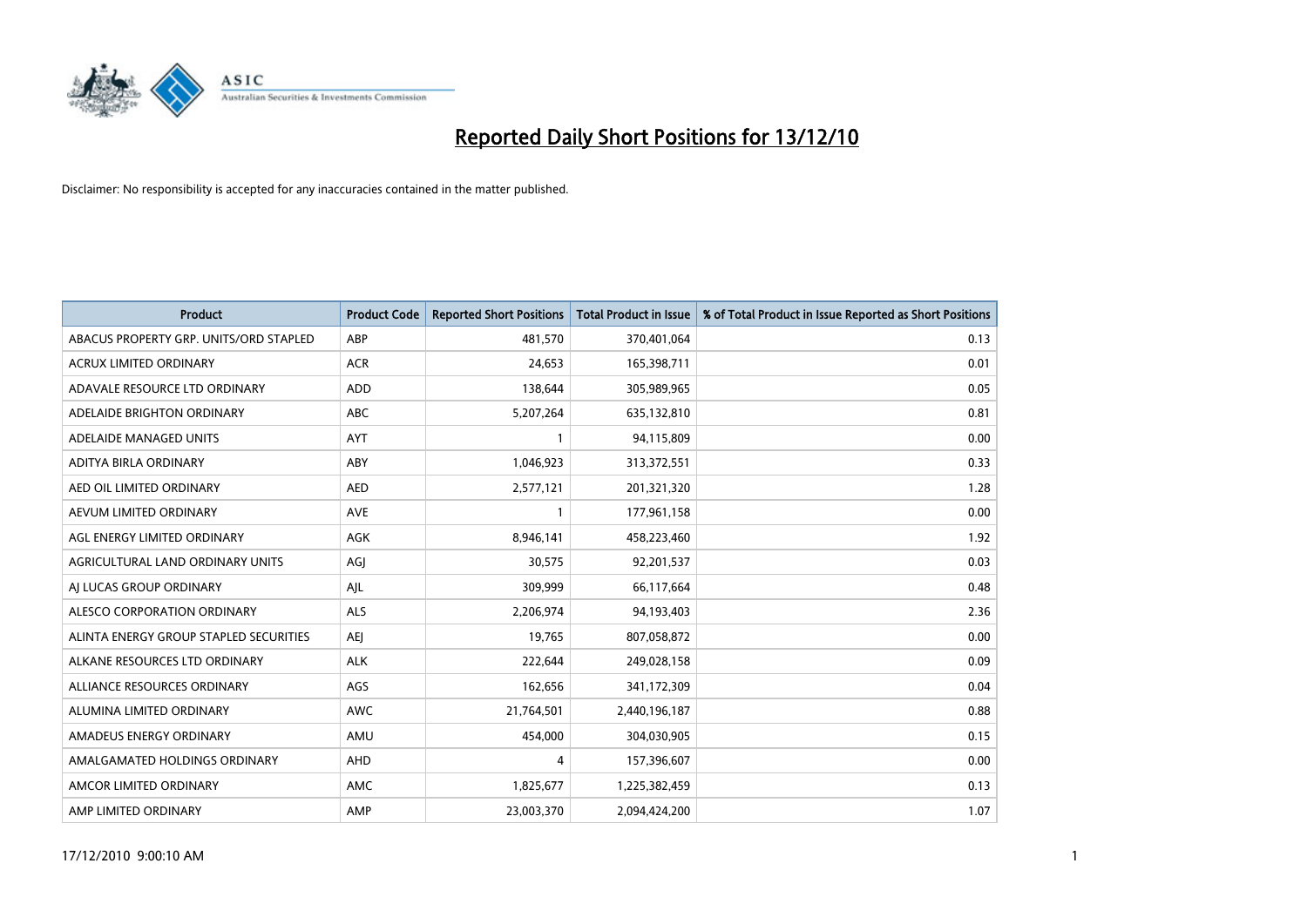

| <b>Product</b>                          | <b>Product Code</b> | <b>Reported Short Positions</b> | Total Product in Issue | % of Total Product in Issue Reported as Short Positions |
|-----------------------------------------|---------------------|---------------------------------|------------------------|---------------------------------------------------------|
| AMPELLA MINING ORDINARY                 | <b>AMX</b>          | 701,682                         | 200,225,108            | 0.35                                                    |
| ANDEAN RESOURCES LTD ORDINARY           | <b>AND</b>          | 633,178                         | 549,122,588            | 0.11                                                    |
| ANGLOGOLD ASHANTI CDI 5:1               | AGG                 | 4                               | 89,207,765             | 0.00                                                    |
| ANSELL LIMITED ORDINARY                 | <b>ANN</b>          | 2,105,557                       | 133,007,903            | 1.58                                                    |
| ANTARES ENERGY LTD ORDINARY             | <b>AZZ</b>          | 21,672                          | 299,333,110            | 0.00                                                    |
| ANZ BANKING GRP LTD ORDINARY            | ANZ                 | 7,298,232                       | 2,561,398,953          | 0.26                                                    |
| APA GROUP STAPLED SECURITIES            | <b>APA</b>          | 5,989,249                       | 551,689,118            | 1.09                                                    |
| APEX MINERALS NL ORDINARY               | <b>AXM</b>          | 885,146                         | 3,567,819,915          | 0.02                                                    |
| APN EUROPEAN RETAIL UNITS STAPLED SEC.  | <b>AEZ</b>          | 11,832                          | 544,910,660            | 0.00                                                    |
| APN NEWS & MEDIA ORDINARY               | <b>APN</b>          | 10,120,729                      | 606,084,019            | 1.67                                                    |
| APOLLO GAS LIMITED ORDINARY             | <b>AZO</b>          | 375,000                         | 90,400,136             | 0.41                                                    |
| AQUARIUS PLATINUM. ORDINARY             | AQP                 | 2,710,904                       | 463,241,295            | 0.58                                                    |
| AQUILA RESOURCES BONUS DEFERRED         | AQABA               | 93,260                          | 32,286,218             | 0.29                                                    |
| AOUILA RESOURCES ORDINARY               | <b>AQA</b>          | 1,568,135                       | 322,862,186            | 0.47                                                    |
| ARAFURA RESOURCE LTD ORDINARY           | <b>ARU</b>          | 4,627,127                       | 334,995,342            | 1.37                                                    |
| ARB CORPORATION ORDINARY                | <b>ARP</b>          | 100,365                         | 72,481,302             | 0.13                                                    |
| ARDENT LEISURE GROUP STAPLED SECURITIES | AAD                 | 1,910,681                       | 312,836,274            | 0.61                                                    |
| ARISTOCRAT LEISURE ORDINARY             | ALL                 | 17,923,448                      | 533,983,910            | 3.35                                                    |
| <b>ASCIANO LIMITED ORDINARY</b>         | <b>AIO</b>          | 27,733,664                      | 2,926,103,883          | 0.95                                                    |
| ASG GROUP LIMITED ORDINARY              | <b>ASZ</b>          | 6,170                           | 168,247,718            | 0.00                                                    |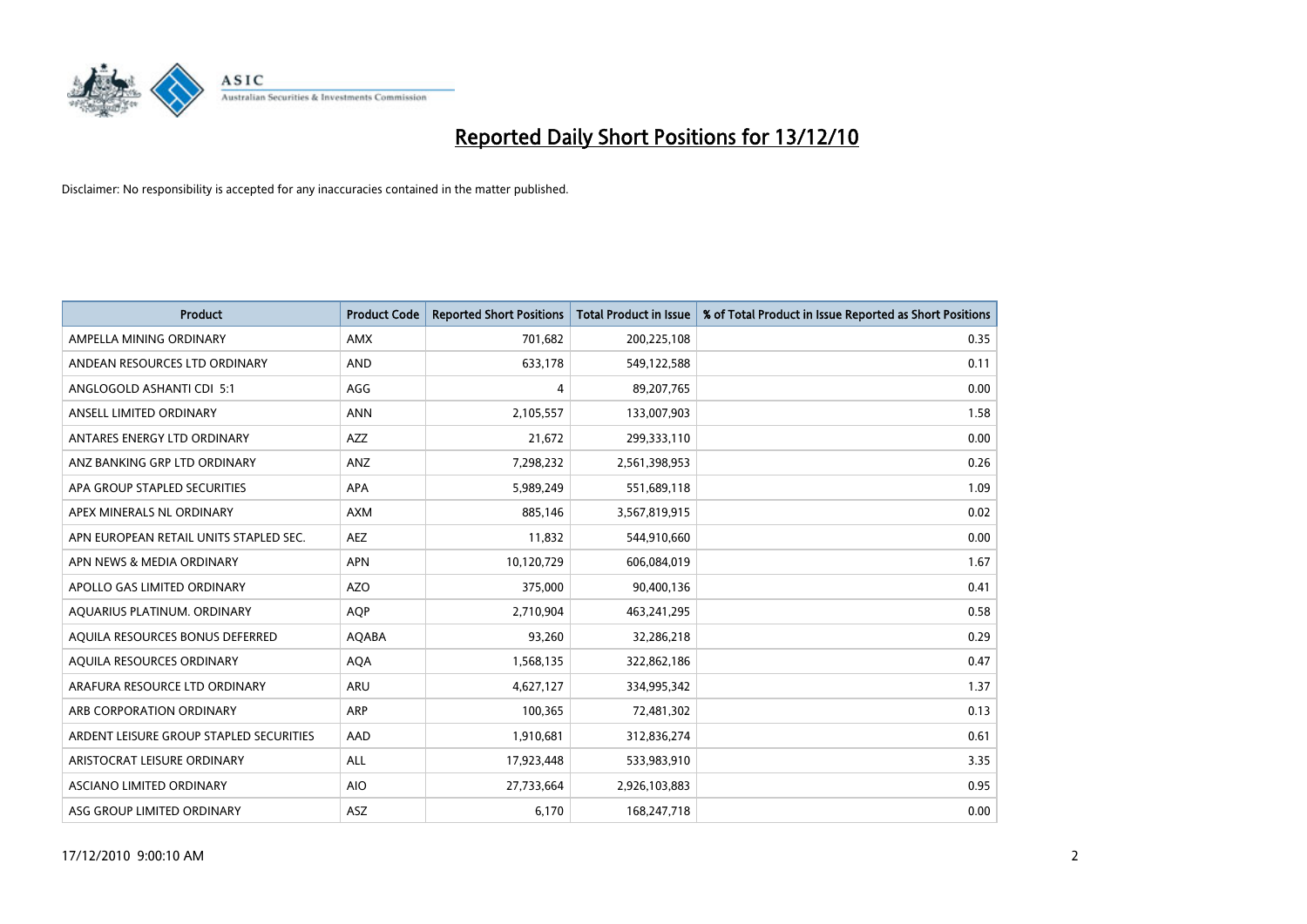

| Product                                 | <b>Product Code</b> | <b>Reported Short Positions</b> | Total Product in Issue | % of Total Product in Issue Reported as Short Positions |
|-----------------------------------------|---------------------|---------------------------------|------------------------|---------------------------------------------------------|
| ASPEN GROUP ORD/UNITS STAPLED           | <b>APZ</b>          | 1,122,287                       | 588,269,075            | 0.17                                                    |
| ASTON RES LTD ORDINARY                  | <b>AZT</b>          | 28,256                          | 204,527,604            | 0.01                                                    |
| ASTRO JAP PROP GROUP STAPLED SECURITIES | AJA                 | 626,688                         | 508,212,161            | 0.12                                                    |
| <b>ASX LIMITED ORDINARY</b>             | ASX                 | 1,460,541                       | 175,136,729            | 0.83                                                    |
| ATLANTIC LIMITED ORDINARY               | ATI                 | 205,203                         | 108,795,870            | 0.19                                                    |
| ATLAS IRON LIMITED ORDINARY             | <b>AGO</b>          | 4,870,182                       | 546,957,119            | 0.88                                                    |
| AUCKLAND INTERNATION ORDINARY           | AIA                 | 121,987                         | 1,317,998,787          | 0.01                                                    |
| AURORA OIL & GAS ORDINARY               | <b>AUT</b>          | 795,978                         | 334,365,342            | 0.23                                                    |
| AUSDRILL LIMITED ORDINARY               | ASL                 | 54,801                          | 262,833,907            | 0.01                                                    |
| AUSENCO LIMITED ORDINARY                | AAX                 | 4,851,000                       | 122,427,576            | 3.95                                                    |
| <b>AUSTAL LIMITED ORDINARY</b>          | ASB                 | 204,462                         | 188,069,638            | 0.10                                                    |
| <b>AUSTAR UNITED ORDINARY</b>           | <b>AUN</b>          | 16,509,005                      | 1,271,357,418          | 1.28                                                    |
| AUSTBROKERS HOLDINGS ORDINARY           | <b>AUB</b>          | $\overline{2}$                  | 54,339,433             | 0.00                                                    |
| AUSTIN ENGINEERING ORDINARY             | ANG                 | 19,126                          | 71,364,403             | 0.02                                                    |
| <b>AUSTRALAND ASSETS ASSETS</b>         | AAZPB               | 1,168                           | 2,750,000              | 0.04                                                    |
| AUSTRALAND PROPERTY STAPLED SECURITY    | <b>ALZ</b>          | 718,222                         | 576,837,197            | 0.11                                                    |
| AUSTRALIAN AGRICULT, ORDINARY           | AAC                 | 1,744,149                       | 264,264,459            | 0.64                                                    |
| AUSTRALIAN EDUCATION UNITS              | <b>AEU</b>          | 625,000                         | 134,973,383            | 0.46                                                    |
| AUSTRALIAN INFRASTR, UNITS/ORDINARY     | <b>AIX</b>          | 317,386                         | 620,733,944            | 0.06                                                    |
| AUSTRALIAN MINES LTD ORDINARY           | <b>AUZ</b>          | 1,400,000                       | 349,083,108            | 0.40                                                    |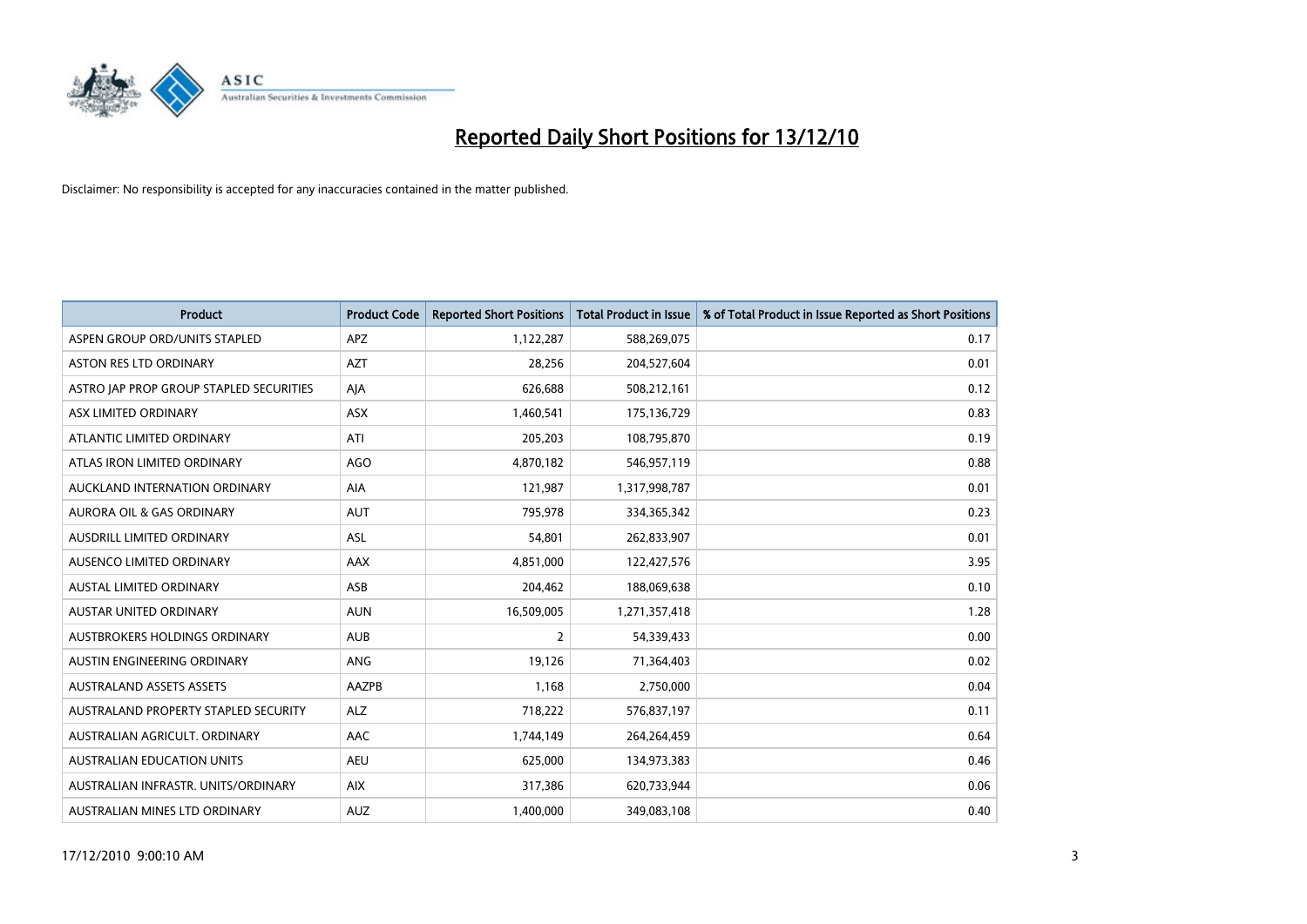

| <b>Product</b>                       | <b>Product Code</b> | <b>Reported Short Positions</b> | Total Product in Issue | % of Total Product in Issue Reported as Short Positions |
|--------------------------------------|---------------------|---------------------------------|------------------------|---------------------------------------------------------|
| AUSTRALIAN PHARM, ORDINARY           | API                 | 1,562,837                       | 488,115,883            | 0.31                                                    |
| AUTOMOTIVE HOLDINGS ORDINARY         | <b>AHE</b>          | 274,932                         | 226,387,577            | 0.12                                                    |
| AVEXA LIMITED ORDINARY               | <b>AVX</b>          | 243,657                         | 847,688,779            | 0.03                                                    |
| AVOCA RESOURCES ORDINARY             | <b>AVO</b>          | 227,778                         | 302,599,660            | 0.07                                                    |
| AWE LIMITED ORDINARY                 | AWE                 | 5,322,643                       | 521,871,941            | 1.01                                                    |
| AXA ASIA PACIFIC ORDINARY            | <b>AXA</b>          | 1,108,580                       | 2,067,095,545          | 0.05                                                    |
| <b>BANDANNA ENERGY ORDINARY</b>      | <b>BND</b>          | 26,259                          | 370,262,159            | 0.01                                                    |
| BANK OF QUEENSLAND. ORDINARY         | <b>BOQ</b>          | 1,189,601                       | 222,072,957            | 0.54                                                    |
| <b>BANNERMAN RESOURCES ORDINARY</b>  | <b>BMN</b>          | 46,200                          | 204,435,934            | 0.02                                                    |
| <b>BASS STRAIT OIL CO ORDINARY</b>   | <b>BAS</b>          | 1,482                           | 291,030,250            | 0.00                                                    |
| BATHURST RESOURCES ORDINARY          | <b>BTU</b>          | 2,970,453                       | 606,600,705            | 0.49                                                    |
| <b>BAUXITE RESOURCE LTD ORDINARY</b> | <b>BAU</b>          | 35,697                          | 234,379,896            | 0.02                                                    |
| BC IRON LIMITED ORDINARY             | <b>BCI</b>          | 21,500                          | 88,561,000             | 0.02                                                    |
| <b>BEACH ENERGY LIMITED ORDINARY</b> | <b>BPT</b>          | 5,034,698                       | 1,098,548,140          | 0.46                                                    |
| BEADELL RESOURCE LTD ORDINARY        | <b>BDR</b>          | 104,176                         | 621,937,828            | 0.02                                                    |
| BENDIGO AND ADELAIDE ORDINARY        | <b>BEN</b>          | 4,716,354                       | 357,588,814            | 1.32                                                    |
| BERKELEY RESOURCES ORDINARY          | <b>BKY</b>          | 400,826                         | 141,791,018            | 0.28                                                    |
| BHP BILLITON LIMITED ORDINARY        | <b>BHP</b>          | 25,317,450                      | 3,356,081,497          | 0.73                                                    |
| <b>BILLABONG ORDINARY</b>            | <b>BBG</b>          | 9,768,450                       | 253,613,826            | 3.84                                                    |
| <b>BIOTA HOLDINGS ORDINARY</b>       | <b>BTA</b>          | 1,724,759                       | 180,691,377            | 0.95                                                    |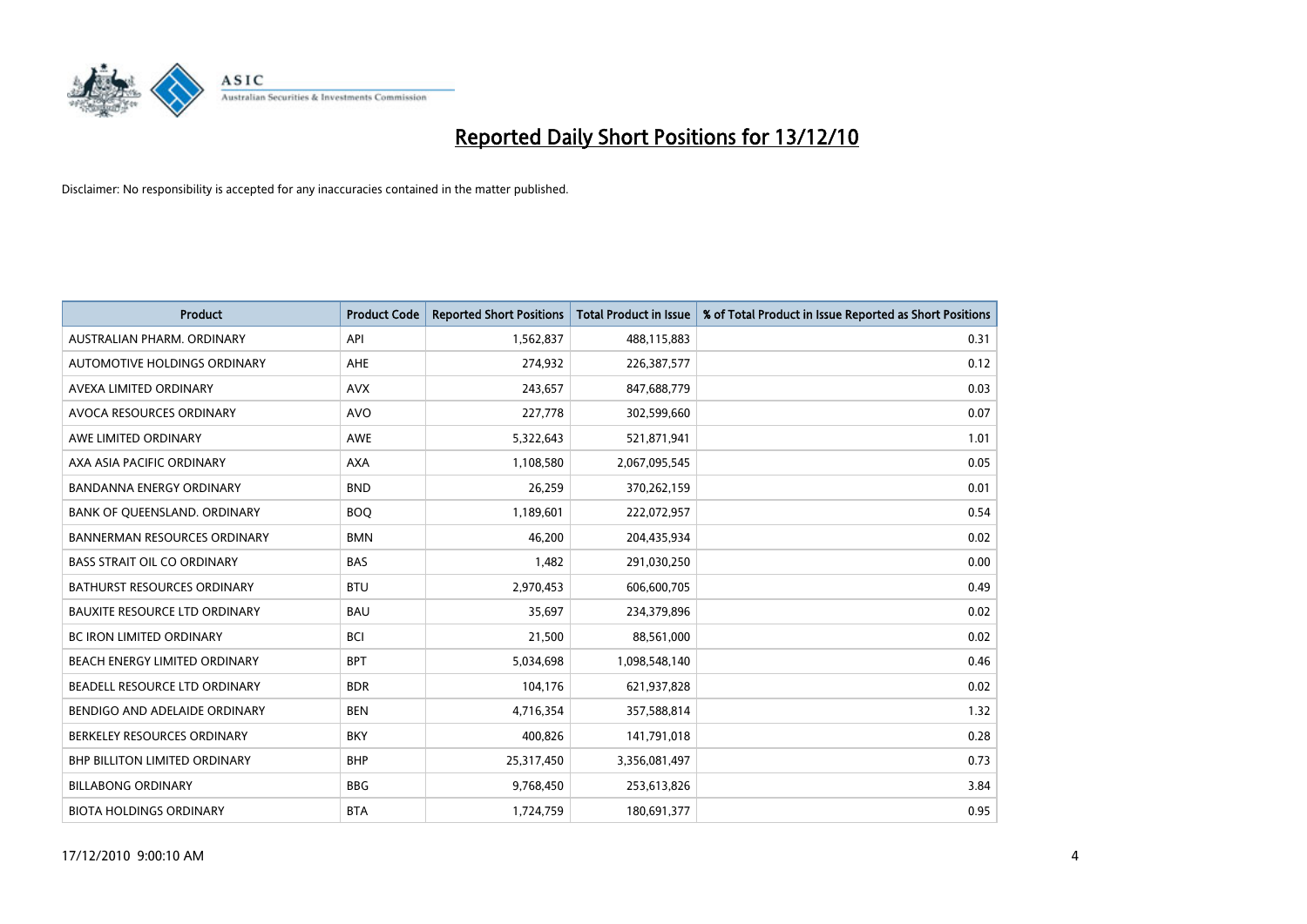

| <b>Product</b>                           | <b>Product Code</b> | <b>Reported Short Positions</b> | Total Product in Issue | % of Total Product in Issue Reported as Short Positions |
|------------------------------------------|---------------------|---------------------------------|------------------------|---------------------------------------------------------|
| <b>BISALLOY STEEL ORDINARY</b>           | <b>BIS</b>          | 84,480                          | 216,455,965            | 0.04                                                    |
| BKI INVESTMENT LTD ORDINARY              | <b>BKI</b>          | 508                             | 420,919,092            | 0.00                                                    |
| <b>BLACKTHORN RESOURCES ORDINARY</b>     | <b>BTR</b>          | 35,848                          | 106,885,300            | 0.03                                                    |
| BLUESCOPE STEEL LTD ORDINARY             | <b>BSL</b>          | 18,636,696                      | 1,842,207,385          | 0.99                                                    |
| <b>BOART LONGYEAR ORDINARY</b>           | <b>BLY</b>          | 883,722                         | 461,163,412            | 0.19                                                    |
| <b>BOOM LOGISTICS ORDINARY</b>           | <b>BOL</b>          | 337,999                         | 461,500,712            | 0.07                                                    |
| BORAL LIMITED, ORDINARY                  | <b>BLD</b>          | 24,120,000                      | 724,446,767            | 3.33                                                    |
| BOTSWANA METALS LTD ORDINARY             | <b>BML</b>          | 7,000                           | 106,421,094            | 0.01                                                    |
| <b>BOW ENERGY LIMITED ORDINARY</b>       | <b>BOW</b>          | 101,488                         | 322,927,187            | 0.04                                                    |
| <b>BRADKEN LIMITED ORDINARY</b>          | <b>BKN</b>          | 425,367                         | 139,639,929            | 0.32                                                    |
| <b>BRAMBLES LIMITED ORDINARY</b>         | <b>BXB</b>          | 8,658,391                       | 1,434,471,853          | 0.60                                                    |
| <b>BREVILLE GROUP LTD ORDINARY</b>       | <b>BRG</b>          | 2,740                           | 129,615,322            | 0.00                                                    |
| <b>BRICKWORKS LIMITED ORDINARY</b>       | <b>BKW</b>          | 18.499                          | 147,567,333            | 0.01                                                    |
| <b>BROCKMAN RESOURCES ORDINARY</b>       | <b>BRM</b>          | 171,452                         | 142,963,151            | 0.13                                                    |
| BT INVESTMENT MNGMNT ORDINARY            | <b>BTT</b>          | 1,688                           | 160,000,000            | 0.00                                                    |
| <b>BUNNINGS WAREHOUSE ORDINARY UNITS</b> | <b>BWP</b>          | 420.637                         | 427,042,646            | 0.09                                                    |
| <b>BURU ENERGY ORDINARY</b>              | <b>BRU</b>          | 171,357                         | 182,780,549            | 0.09                                                    |
| CABCHARGE AUSTRALIA ORDINARY             | CAB                 | 1,029,423                       | 120,437,014            | 0.84                                                    |
| CALTEX AUSTRALIA ORDINARY                | <b>CTX</b>          | 5,405,169                       | 270,000,000            | 1.99                                                    |
| <b>CAMPBELL BROTHERS ORDINARY</b>        | CPB                 | 132,776                         | 66,959,593             | 0.21                                                    |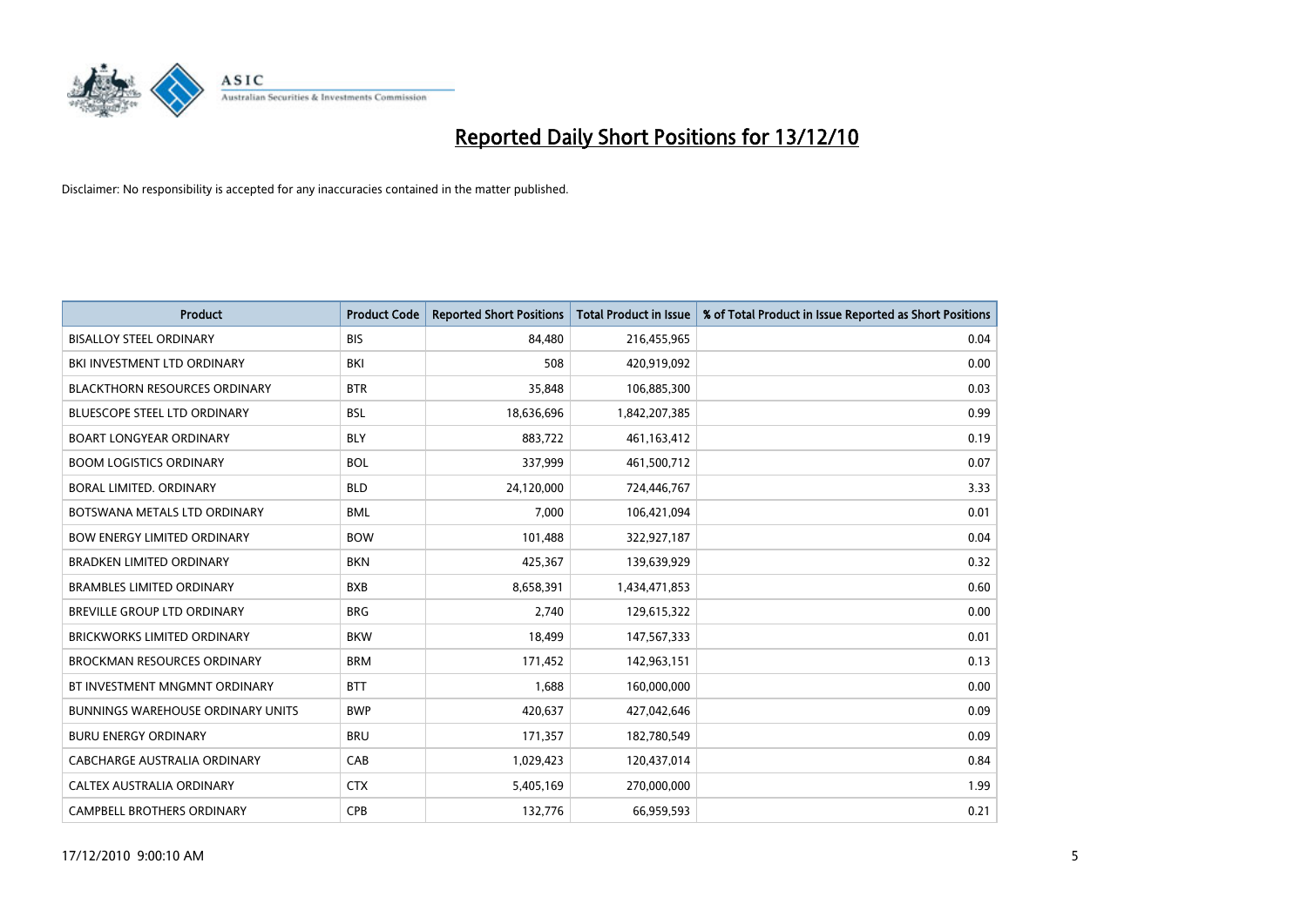

| <b>Product</b>                                | <b>Product Code</b> | <b>Reported Short Positions</b> | Total Product in Issue | % of Total Product in Issue Reported as Short Positions |
|-----------------------------------------------|---------------------|---------------------------------|------------------------|---------------------------------------------------------|
| CAPE LAMBERT RES LTD ORDINARY                 | <b>CFE</b>          | 1,219,191                       | 588,652,832            | 0.20                                                    |
| <b>CARBON ENERGY ORDINARY</b>                 | <b>CNX</b>          | 1,410,701                       | 609,747,650            | 0.22                                                    |
| <b>CARDNO LIMITED ORDINARY</b>                | CDD                 | 13,839                          | 105,797,439            | 0.01                                                    |
| CARNARVON PETROLEUM ORDINARY                  | <b>CVN</b>          | 116,870                         | 686,759,634            | 0.02                                                    |
| CARNEGIE WAVE ENERGY ORDINARY                 | <b>CWE</b>          | 83,000                          | 565,237,627            | 0.01                                                    |
| <b>CARPATHIAN RESOURCES ORDINARY</b>          | <b>CPN</b>          | 75,000                          | 265,533,501            | 0.03                                                    |
| CARPENTARIA EXP. LTD ORDINARY                 | CAP                 | 9,777                           | 94,191,301             | 0.01                                                    |
| CARSALES.COM LTD ORDINARY                     | <b>CRZ</b>          | 2,657,976                       | 233,160,800            | 1.13                                                    |
| CASH CONVERTERS ORD/DIV ACCESS                | <b>CCV</b>          | 107,352                         | 379,761,025            | 0.02                                                    |
| <b>CASPIAN OIL &amp; GAS ORDINARY</b>         | <b>CIG</b>          | 50,000                          | 1,331,500,513          | 0.00                                                    |
| CATALPA RESOURCES ORDINARY                    | CAH                 | 95,514                          | 162,831,088            | 0.06                                                    |
| CEC GROUP LIMITED ORDINARY                    | <b>CEG</b>          | 1,750                           | 79,662,662             | 0.00                                                    |
| <b>CELLNET GROUP ORDINARY</b>                 | <b>CLT</b>          | 1,342                           | 69,875,723             | 0.00                                                    |
| CENTRAL PETROLEUM ORDINARY                    | <b>CTP</b>          | 11,455                          | 982,298,842            | 0.00                                                    |
| <b>CENTRO PROPERTIES UNITS/ORD STAPLED</b>    | <b>CNP</b>          | 331,995                         | 972,414,514            | 0.03                                                    |
| <b>CENTRO RETAIL GROUP STAPLED SECURITIES</b> | <b>CER</b>          | 773,321                         | 2,286,399,424          | 0.03                                                    |
| <b>CERAMIC FUEL CELLS ORDINARY</b>            | <b>CFU</b>          | 311,497                         | 1,201,353,566          | 0.02                                                    |
| CFS RETAIL PROPERTY UNITS                     | <b>CFX</b>          | 33,539,670                      | 2,825,628,530          | 1.19                                                    |
| <b>CHALICE GOLD MINES ORDINARY</b>            | <b>CHN</b>          | 94,500                          | 211,455,886            | 0.04                                                    |
| CHALLENGER DIV.PRO. STAPLED UNITS             | <b>CDI</b>          | 56,153                          | 913,426,007            | 0.00                                                    |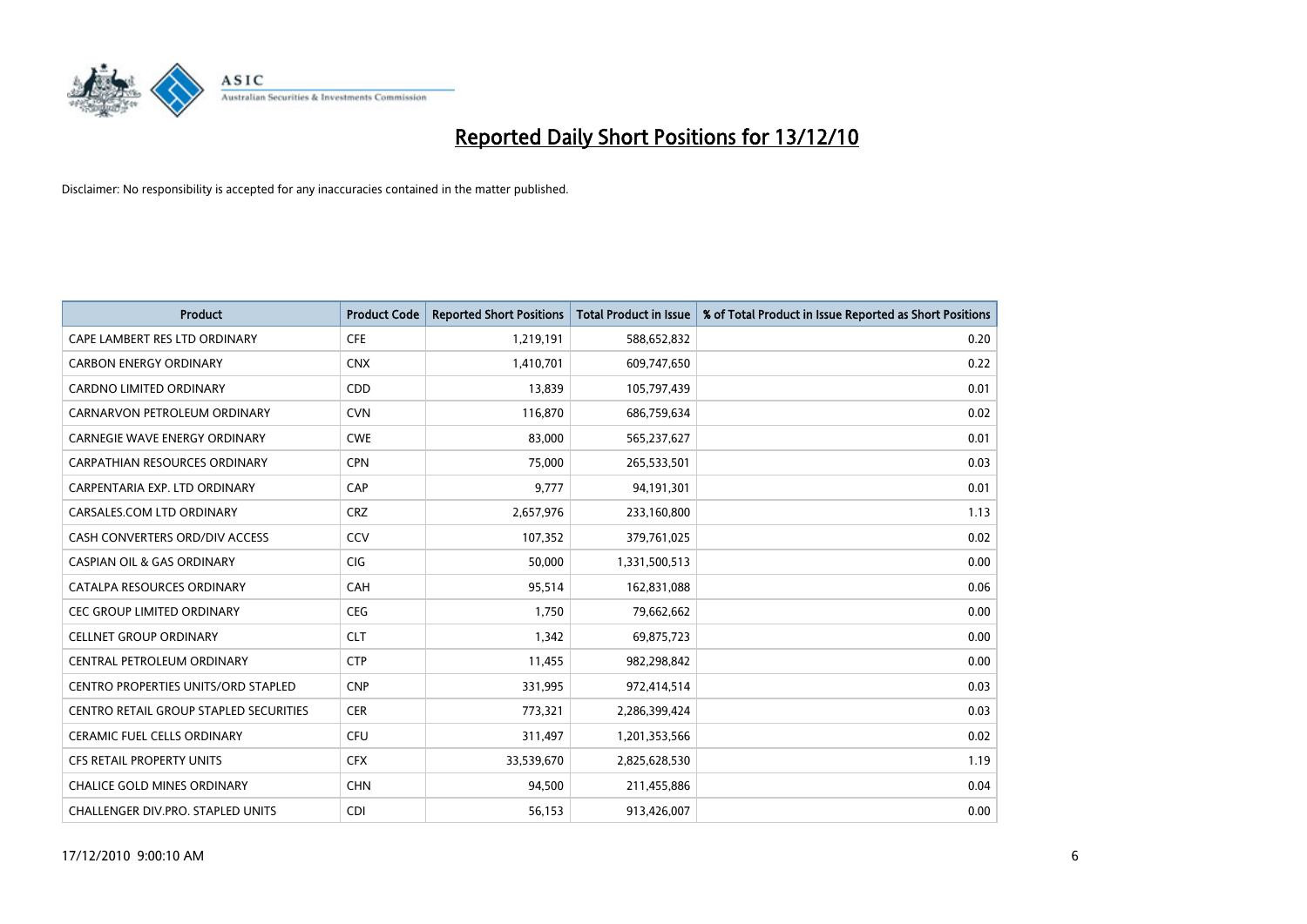

| <b>Product</b>                           | <b>Product Code</b> | <b>Reported Short Positions</b> | Total Product in Issue | % of Total Product in Issue Reported as Short Positions |
|------------------------------------------|---------------------|---------------------------------|------------------------|---------------------------------------------------------|
| <b>CHALLENGER INFRAST, STAPLED UNITS</b> | <b>CIF</b>          | 9,029                           | 316,223,785            | 0.00                                                    |
| <b>CHALLENGER LIMITED ORDINARY</b>       | <b>CGF</b>          | 6,626,710                       | 502,403,359            | 1.32                                                    |
| <b>CHANDLER MACLEOD LTD ORDINARY</b>     | <b>CMG</b>          | 11,970                          | 422,031,685            | 0.00                                                    |
| CHARTER HALL GROUP STAPLED US PROHIBIT.  | <b>CHC</b>          | 736,387                         | 306,341,814            | 0.24                                                    |
| <b>CHARTER HALL OFFICE UNIT</b>          | COO                 | 524,950                         | 493,319,730            | 0.11                                                    |
| <b>CHARTER HALL RETAIL UNITS</b>         | CQR                 | 58,569                          | 305,810,723            | 0.02                                                    |
| CHEMGENEX PHARMACEUT ORDINARY            | <b>CXS</b>          | 195,195                         | 283,348,870            | 0.07                                                    |
| CITADEL RESOURCE GRP ORDINARY            | CGG                 | 864,286                         | 2,394,333,467          | 0.03                                                    |
| CITIGOLD CORP LTD ORDINARY               | <b>CTO</b>          | 2,070,886                       | 964,512,301            | 0.21                                                    |
| CLINUVEL PHARMACEUT, ORDINARY            | <b>CUV</b>          | 4,127                           | 30,344,956             | 0.01                                                    |
| <b>CLOUGH LIMITED ORDINARY</b>           | <b>CLO</b>          | 363,373                         | 770,906,269            | 0.04                                                    |
| <b>COAL &amp; ALLIED ORDINARY</b>        | <b>CNA</b>          | 7,620                           | 86,584,735             | 0.01                                                    |
| COAL OF AFRICA LTD ORDINARY              | <b>CZA</b>          | 1,675,585                       | 530,514,663            | 0.30                                                    |
| <b>COALSPUR MINES LTD ORDINARY</b>       | <b>CPL</b>          | 1,865,887                       | 482,857,575            | 0.39                                                    |
| COCA-COLA AMATIL ORDINARY                | <b>CCL</b>          | 3,775,159                       | 756,003,067            | 0.48                                                    |
| <b>COCHLEAR LIMITED ORDINARY</b>         | <b>COH</b>          | 896,620                         | 56,666,632             | 1.57                                                    |
| <b>COCKATOO COAL ORDINARY</b>            | <b>COK</b>          | 1,925,881                       | 970,036,951            | 0.19                                                    |
| COEUR D'ALENE MINES. CDI 1:1             | <b>CXC</b>          | 1,000                           | 3,255,019              | 0.03                                                    |
| <b>COFFEY INTERNATIONAL ORDINARY</b>     | <b>COF</b>          | 41,909                          | 132,577,523            | 0.02                                                    |
| COMMONWEALTH BANK, ORDINARY              | <b>CBA</b>          | 14,035,349                      | 1,548,882,074          | 0.88                                                    |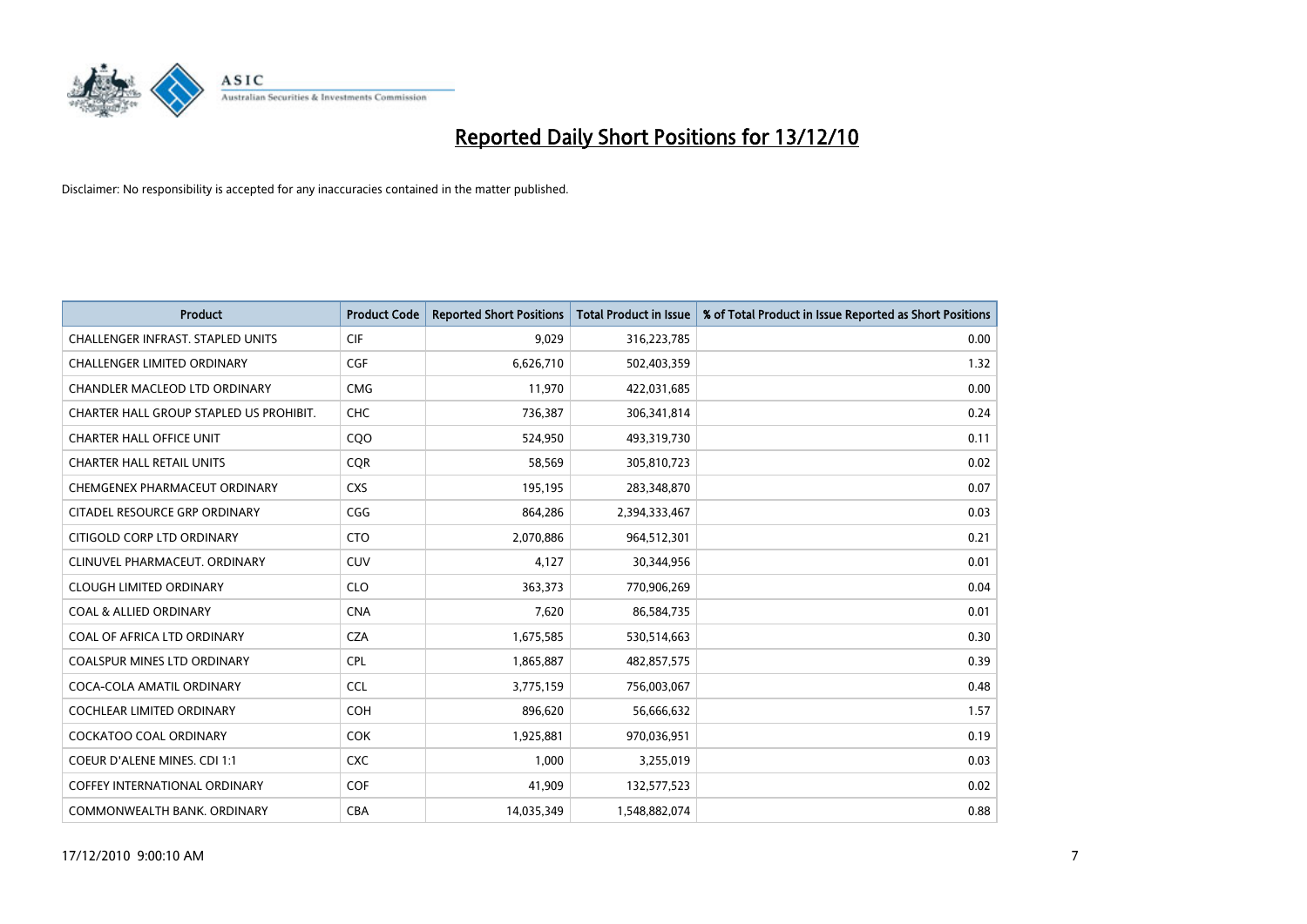

| <b>Product</b>                           | <b>Product Code</b> | <b>Reported Short Positions</b> | <b>Total Product in Issue</b> | % of Total Product in Issue Reported as Short Positions |
|------------------------------------------|---------------------|---------------------------------|-------------------------------|---------------------------------------------------------|
| <b>COMMONWEALTH PROP ORDINARY UNITS</b>  | <b>CPA</b>          | 37,955,728                      | 2,341,356,439                 | 1.62                                                    |
| <b>COMPASS RESOURCES ORDINARY</b>        | <b>CMR</b>          | 101,480                         | 147,402,920                   | 0.07                                                    |
| COMPUTERSHARE LTD ORDINARY               | <b>CPU</b>          | 4,046,488                       | 555,664,059                   | 0.70                                                    |
| <b>CONNECTEAST GROUP STAPLED</b>         | <b>CEU</b>          | 40,719,859                      | 3,940,145,951                 | 1.03                                                    |
| CONQUEST MINING ORDINARY                 | COT                 | 576,973                         | 583,241,478                   | 0.10                                                    |
| CONSOLIDATED MEDIA, ORDINARY             | <b>CMI</b>          | 1,346,397                       | 561,834,996                   | 0.24                                                    |
| CONTANGO MICROCAP ORDINARY               | <b>CTN</b>          | 7,500                           | 145,708,783                   | 0.01                                                    |
| COOPER ENERGY LTD ORDINARY               | <b>COE</b>          | 104,399                         | 292,576,001                   | 0.04                                                    |
| <b>COPPER STRIKE LTD ORDINARY</b>        | <b>CSE</b>          | 714                             | 129,455,571                   | 0.00                                                    |
| <b>CORDLIFE LIMITED ORDINARY</b>         | CBB                 |                                 | 145,360,920                   | 0.00                                                    |
| COUNT FINANCIAL ORDINARY                 | COU                 | 6,925                           | 262,212,976                   | 0.00                                                    |
| <b>CRANE GROUP LIMITED ORDINARY</b>      | <b>CRG</b>          | 1,786,536                       | 79,110,667                    | 2.23                                                    |
| <b>CROMWELL GROUP STAPLED SECURITIES</b> | <b>CMW</b>          | 192,643                         | 910,985,951                   | 0.02                                                    |
| <b>CROWN LIMITED ORDINARY</b>            | <b>CWN</b>          | 2,334,123                       | 754,131,800                   | 0.29                                                    |
| <b>CSG LIMITED ORDINARY</b>              | <b>CSV</b>          | 572,840                         | 244,878,695                   | 0.22                                                    |
| <b>CSL LIMITED ORDINARY</b>              | <b>CSL</b>          | 10,599,427                      | 547,982,913                   | 1.92                                                    |
| <b>CSR LIMITED ORDINARY</b>              | <b>CSR</b>          | 4,191,479                       | 1,517,909,514                 | 0.27                                                    |
| <b>CUDECO LIMITED ORDINARY</b>           | CDU                 | 915,658                         | 145,412,643                   | 0.63                                                    |
| <b>CUSTOMERS LIMITED ORDINARY</b>        | <b>CUS</b>          | 56,469                          | 134,869,357                   | 0.04                                                    |
| DART ENERGY LTD ORDINARY                 | <b>DTE</b>          | 2,298,270                       | 538,188,184                   | 0.42                                                    |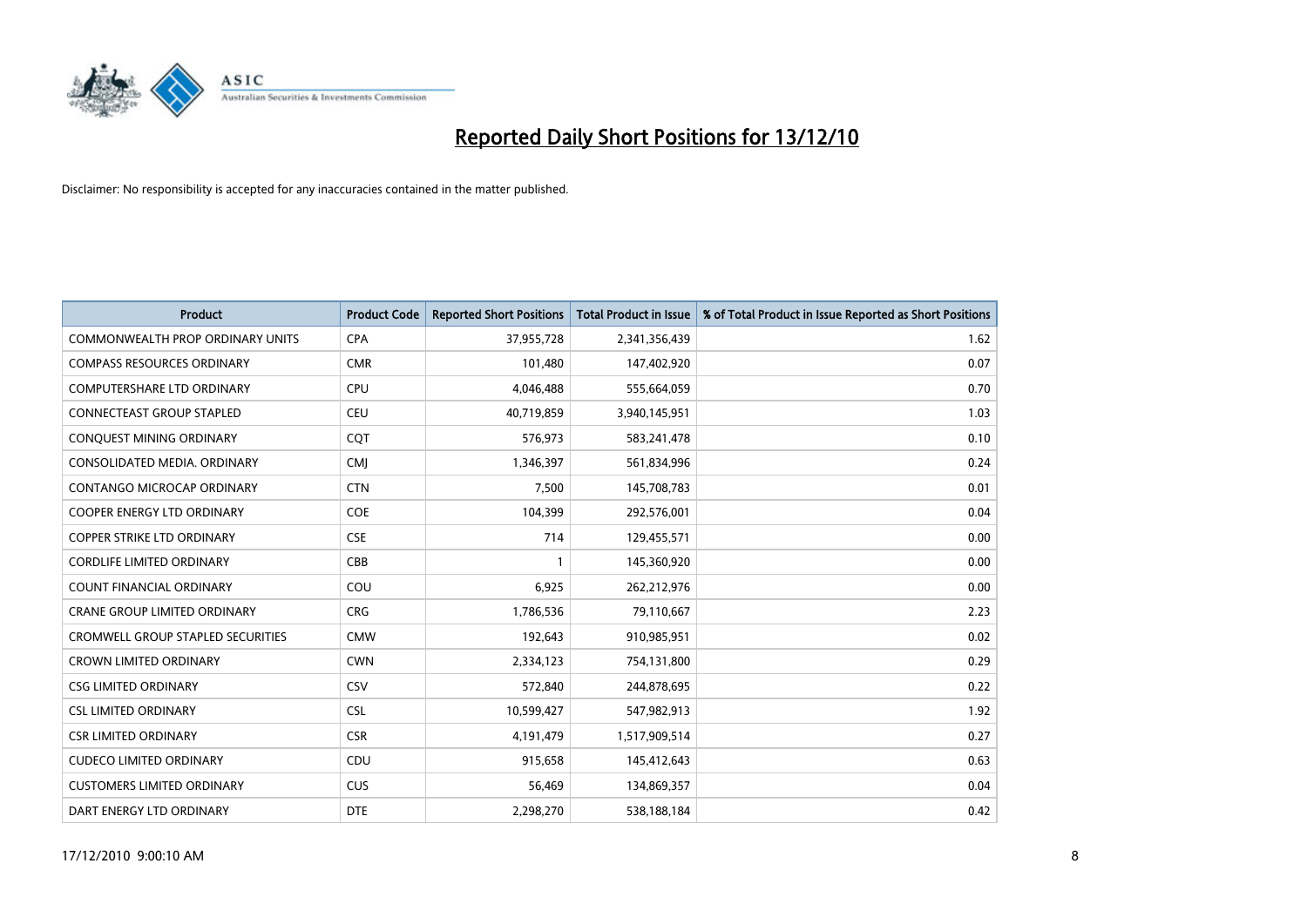

| Product                              | <b>Product Code</b> | <b>Reported Short Positions</b> | Total Product in Issue | % of Total Product in Issue Reported as Short Positions |
|--------------------------------------|---------------------|---------------------------------|------------------------|---------------------------------------------------------|
| DAVID JONES LIMITED ORDINARY         | <b>DJS</b>          | 12,029,097                      | 514,034,694            | 2.36                                                    |
| <b>DECMIL GROUP LIMITED ORDINARY</b> | <b>DCG</b>          | 17.397                          | 124,204,568            | 0.01                                                    |
| DEEP YELLOW LIMITED ORDINARY         | <b>DYL</b>          | 91,676                          | 1,125,814,458          | 0.01                                                    |
| DEVINE LIMITED ORDINARY              | <b>DVN</b>          | 1,000                           | 634,918,223            | 0.00                                                    |
| DEXUS PROPERTY GROUP STAPLED UNITS   | <b>DXS</b>          | 11,277,959                      | 4,839,024,176          | 0.23                                                    |
| DISCOVERY METALS LTD ORDINARY        | <b>DML</b>          | 241,276                         | 435,878,231            | 0.05                                                    |
| DOMINION MINING ORDINARY             | <b>DOM</b>          | 89,214                          | 103,520,259            | 0.08                                                    |
| DOMINO PIZZA ENTERPR ORDINARY        | <b>DMP</b>          | 3                               | 68,407,674             | 0.00                                                    |
| DOWNER EDI LIMITED ORDINARY          | <b>DOW</b>          | 1,849,403                       | 343,178,483            | 0.54                                                    |
| DRILLSEARCH ENERGY ORDINARY          | <b>DLS</b>          | 500,000                         | 2,058,079,563          | 0.02                                                    |
| DUET GROUP STAPLED US PROHIBIT.      | <b>DUE</b>          | 2,394,452                       | 887,304,690            | 0.27                                                    |
| <b>DULUXGROUP LIMITED ORDINARY</b>   | <b>DLX</b>          | 861,081                         | 366,992,120            | 0.23                                                    |
| <b>DWS ADVANCED ORDINARY</b>         | <b>DWS</b>          | 98,604                          | 132,362,763            | 0.08                                                    |
| DYESOL LIMITED ORDINARY              | <b>DYE</b>          | 340,000                         | 143,379,333            | 0.24                                                    |
| <b>EASTERN STAR GAS ORDINARY</b>     | <b>ESG</b>          | 2,557,557                       | 991,567,041            | 0.24                                                    |
| EDT RETAIL TRUST UNITS               | EDT                 | 99,457                          | 4,700,290,868          | 0.00                                                    |
| <b>ELDERS LIMITED ORDINARY</b>       | <b>ELD</b>          | 14,752,823                      | 448,598,480            | 3.29                                                    |
| ELDORADO GOLD CORP CDI 1:1           | EAU                 | 23,413                          | 20,699,344             | 0.11                                                    |
| ELIXIR PETROLEUM LTD ORDINARY        | <b>EXR</b>          | 324,400                         | 188,988,472            | 0.17                                                    |
| <b>EMECO HOLDINGS ORDINARY</b>       | EHL                 | 98,739                          | 631,237,586            | 0.02                                                    |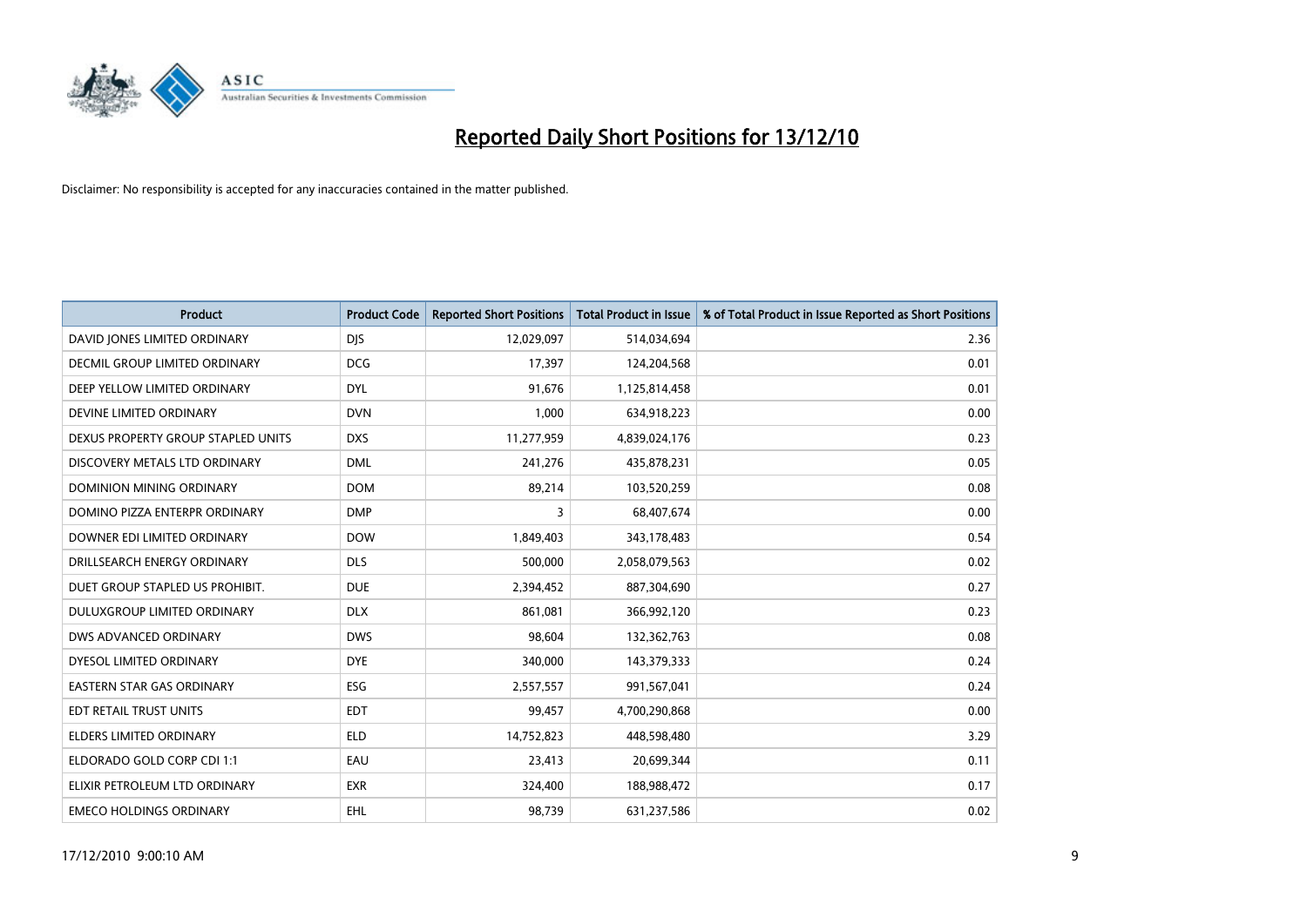

| <b>Product</b>                            | <b>Product Code</b> | <b>Reported Short Positions</b> | <b>Total Product in Issue</b> | % of Total Product in Issue Reported as Short Positions |
|-------------------------------------------|---------------------|---------------------------------|-------------------------------|---------------------------------------------------------|
| <b>ENERGY RESOURCES ORDINARY 'A'</b>      | <b>ERA</b>          | 1,609,936                       | 190,737,934                   | 0.83                                                    |
| <b>ENERGY WORLD CORPOR, ORDINARY</b>      | <b>EWC</b>          | 7,963,859                       | 1,561,166,672                 | 0.50                                                    |
| <b>ENTEK ENERGY LTD ORDINARY</b>          | <b>ETE</b>          | 489,903                         | 287,692,535                   | 0.17                                                    |
| <b>ENTELLECT SOLUTIONS ORDINARY</b>       | <b>ESN</b>          | 464,050                         | 1,740,334,200                 | 0.03                                                    |
| <b>ENVESTRA LIMITED ORDINARY</b>          | <b>ENV</b>          | 2,064,338                       | 1,430,398,609                 | 0.15                                                    |
| EQUINOX MINERALS LTD CHESS DEPOSITARY INT | EON                 | 4,573,551                       | 709,143,211                   | 0.64                                                    |
| EVEREST FINANCIAL ORDINARY                | <b>EFG</b>          | 4,300                           | 251,442,316                   | 0.00                                                    |
| EXTRACT RESOURCES ORDINARY                | <b>EXT</b>          | 405,433                         | 243,302,298                   | 0.18                                                    |
| FAIRFAX MEDIA LTD ORDINARY                | <b>FXI</b>          | 276,190,232                     | 2,351,955,725                 | 11.74                                                   |
| <b>FANTASTIC HOLDINGS ORDINARY</b>        | <b>FAN</b>          | 3,000                           | 102,693,495                   | 0.00                                                    |
| FERRAUS LIMITED ORDINARY                  | <b>FRS</b>          | 370                             | 205,700,890                   | 0.00                                                    |
| FISHER & PAYKEL APP. ORDINARY             | <b>FPA</b>          | 10,745,752                      | 724,235,162                   | 1.49                                                    |
| FISHER & PAYKEL H. ORDINARY               | <b>FPH</b>          | 2,322,576                       | 517,811,812                   | 0.44                                                    |
| FKP PROPERTY GROUP STAPLED SECURITIES     | <b>FKP</b>          | 4,966,781                       | 1,174,033,185                 | 0.42                                                    |
| FLEETWOOD CORP ORDINARY                   | <b>FWD</b>          | 78,759                          | 57,281,484                    | 0.14                                                    |
| FLETCHER BUILDING ORDINARY                | <b>FBU</b>          | 2,568,173                       | 611,250,393                   | 0.41                                                    |
| FLEXIGROUP LIMITED ORDINARY               | <b>FXL</b>          | 81,571                          | 275,472,492                   | 0.03                                                    |
| FLIGHT CENTRE ORDINARY                    | <b>FLT</b>          | 2,543,545                       | 99,789,746                    | 2.56                                                    |
| FLINDERS MINES LTD ORDINARY               | <b>FMS</b>          | 21,438,809                      | 1,820,149,571                 | 1.19                                                    |
| FOCUS MINERALS LTD ORDINARY               | <b>FML</b>          | 200.000                         | 2,865,543,210                 | 0.01                                                    |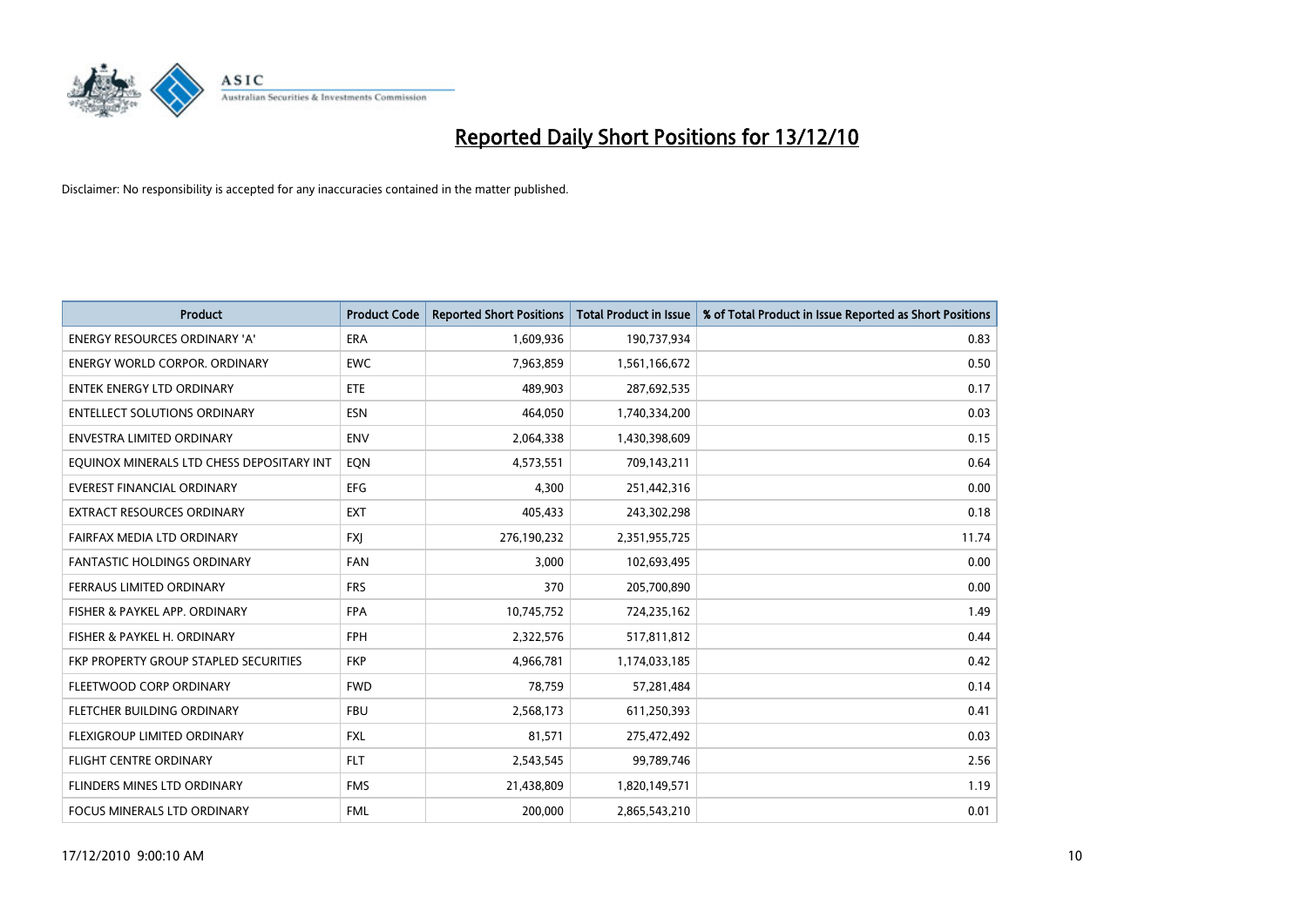

| <b>Product</b>                            | <b>Product Code</b> | <b>Reported Short Positions</b> | <b>Total Product in Issue</b> | % of Total Product in Issue Reported as Short Positions |
|-------------------------------------------|---------------------|---------------------------------|-------------------------------|---------------------------------------------------------|
| <b>FORGE GROUP LIMITED ORDINARY</b>       | <b>FGE</b>          |                                 | 82,844,014                    | 0.00                                                    |
| FORTE ENERGY NL ORDINARY                  | <b>FTE</b>          | 2,658,986                       | 582,658,031                   | 0.46                                                    |
| FORTESCUE METALS GRP ORDINARY             | <b>FMG</b>          | 8,225,233                       | 3,112,442,409                 | 0.24                                                    |
| <b>FOSTER'S GROUP ORDINARY</b>            | <b>FGL</b>          | 3,774,047                       | 1,935,386,127                 | 0.21                                                    |
| FTD CORPORATION ORDINARY                  | <b>FTD</b>          | 8,088                           | 100,421,069                   | 0.01                                                    |
| <b>FUNTASTIC LIMITED ORDINARY</b>         | <b>FUN</b>          | 322,528                         | 340,997,682                   | 0.09                                                    |
| <b>G.U.D. HOLDINGS ORDINARY</b>           | GUD                 | 299,762                         | 68,426,721                    | 0.44                                                    |
| <b>GALAXY RESOURCES ORDINARY</b>          | <b>GXY</b>          | 642,387                         | 191,903,358                   | 0.32                                                    |
| <b>GEODYNAMICS LIMITED ORDINARY</b>       | GDY                 | 232,070                         | 293,047,456                   | 0.08                                                    |
| <b>GINDALBIE METALS LTD ORDINARY</b>      | GBG                 | 8,933,844                       | 934,715,590                   | 0.95                                                    |
| <b>GIRALIA RESOURCES NL ORDINARY</b>      | <b>GIR</b>          | 310,183                         | 181,160,170                   | 0.17                                                    |
| <b>GLOBAL MINING ORDINARY</b>             | <b>GMI</b>          | 8,951                           | 191,820,968                   | 0.00                                                    |
| <b>GLOUCESTER COAL ORDINARY</b>           | GCL                 | 253,055                         | 140,447,062                   | 0.18                                                    |
| <b>GME RESOURCES LTD ORDINARY</b>         | <b>GME</b>          | 800                             | 302,352,750                   | 0.00                                                    |
| <b>GOLD ONE INT LTD ORDINARY</b>          | GDO                 | 197,928                         | 806,875,987                   | 0.02                                                    |
| <b>GOLDEN GATE PETROL ORDINARY</b>        | GGP                 | 11,538                          | 1,067,159,955                 | 0.00                                                    |
| <b>GOLDEN WEST RESOURCE ORDINARY</b>      | <b>GWR</b>          | 1,617                           | 164,606,127                   | 0.00                                                    |
| <b>GOODMAN FIELDER, ORDINARY</b>          | GFF                 | 14,891,549                      | 1,380,386,438                 | 1.08                                                    |
| <b>GOODMAN GROUP STAPLED US PROHIBIT.</b> | <b>GMG</b>          | 3,866,252                       | 6,369,751,394                 | 0.06                                                    |
| <b>GPT GROUP STAPLED SEC.</b>             | <b>GPT</b>          | 9,063,901                       | 1,855,529,431                 | 0.48                                                    |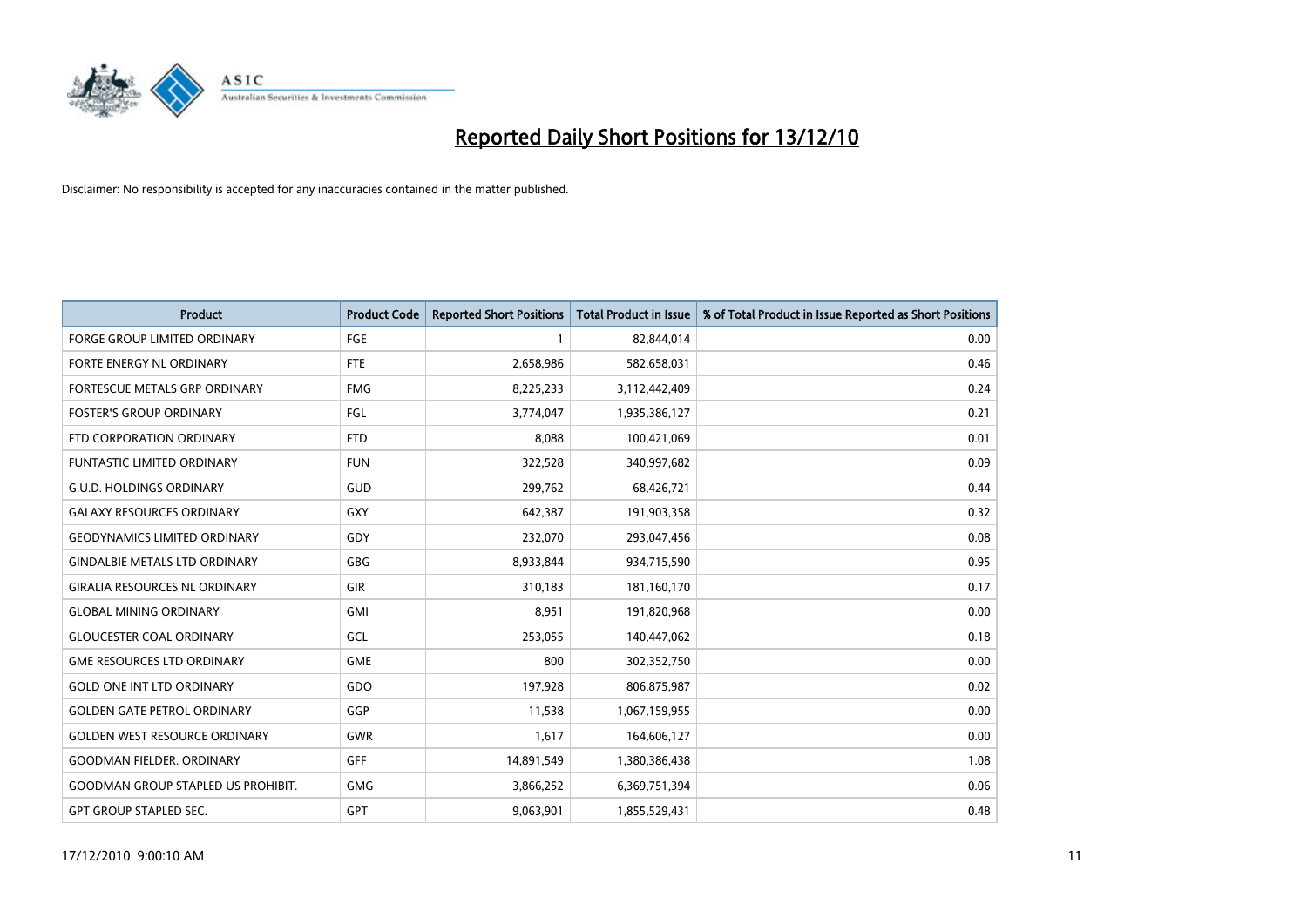

| <b>Product</b>                                   | <b>Product Code</b> | <b>Reported Short Positions</b> | <b>Total Product in Issue</b> | % of Total Product in Issue Reported as Short Positions |
|--------------------------------------------------|---------------------|---------------------------------|-------------------------------|---------------------------------------------------------|
| <b>GRAINCORP LIMITED A CLASS ORDINARY</b>        | <b>GNC</b>          | 374,852                         | 198,318,900                   | 0.19                                                    |
| <b>GRANGE RESOURCES. ORDINARY</b>                | <b>GRR</b>          | 1,537,659                       | 1,152,077,403                 | 0.13                                                    |
| <b>GREENLAND MIN EN LTD ORDINARY</b>             | GGG                 | 1,053,318                       | 278,402,017                   | 0.38                                                    |
| <b>GRYPHON MINERALS LTD ORDINARY</b>             | GRY                 | 64,963                          | 290,272,058                   | 0.02                                                    |
| <b>GUINNESS PEAT GROUP. CHESS DEPOSITARY INT</b> | GPG                 | 55                              | 291,115,957                   | 0.00                                                    |
| <b>GUNNS LIMITED ORDINARY</b>                    | <b>GNS</b>          | 14,382,397                      | 806,734,892                   | 1.77                                                    |
| <b>GWA GROUP LTD ORDINARY</b>                    | <b>GWA</b>          | 2,822,961                       | 301,102,514                   | 0.96                                                    |
| HARVEY NORMAN ORDINARY                           | <b>HVN</b>          | 30,359,356                      | 1,062,316,784                 | 2.85                                                    |
| HASTIE GROUP LIMITED ORDINARY                    | <b>HST</b>          | 426,018                         | 239,781,419                   | 0.18                                                    |
| HASTINGS DIVERSIFIED STAPLED SECURITY            | <b>HDF</b>          | 319,865                         | 518,300,758                   | 0.05                                                    |
| <b>HEARTWARE INT INC CDI 35:1</b>                | <b>HIN</b>          | 272,008                         | 66,059,280                    | 0.41                                                    |
| <b>HENDERSON GROUP CDI 1:1</b>                   | <b>HGG</b>          | 5,592,907                       | 560,490,613                   | 0.99                                                    |
| HEA HOLDINGS LIMITED ORDINARY                    | <b>HFA</b>          | 2,182,834                       | 469,330,170                   | 0.46                                                    |
| <b>HIGHLANDS PACIFIC ORDINARY</b>                | <b>HIG</b>          | 2,382,805                       | 685,582,148                   | 0.35                                                    |
| HILLS HOLDINGS LTD ORDINARY                      | <b>HIL</b>          | 202,574                         | 248,676,841                   | 0.08                                                    |
| HORIZON OIL LIMITED ORDINARY                     | <b>HZN</b>          | 3,030,996                       | 1,130,311,515                 | 0.27                                                    |
| <b>ICON ENERGY LIMITED ORDINARY</b>              | <b>ICN</b>          | 67,000                          | 439,801,394                   | 0.02                                                    |
| <b>IINET LIMITED ORDINARY</b>                    | <b>IIN</b>          | 1,275,850                       | 151,966,119                   | 0.84                                                    |
| <b>ILUKA RESOURCES ORDINARY</b>                  | ILU                 | 4,094,138                       | 418,700,517                   | 0.95                                                    |
| <b>IMDEX LIMITED ORDINARY</b>                    | <b>IMD</b>          | 28,674                          | 197,047,128                   | 0.02                                                    |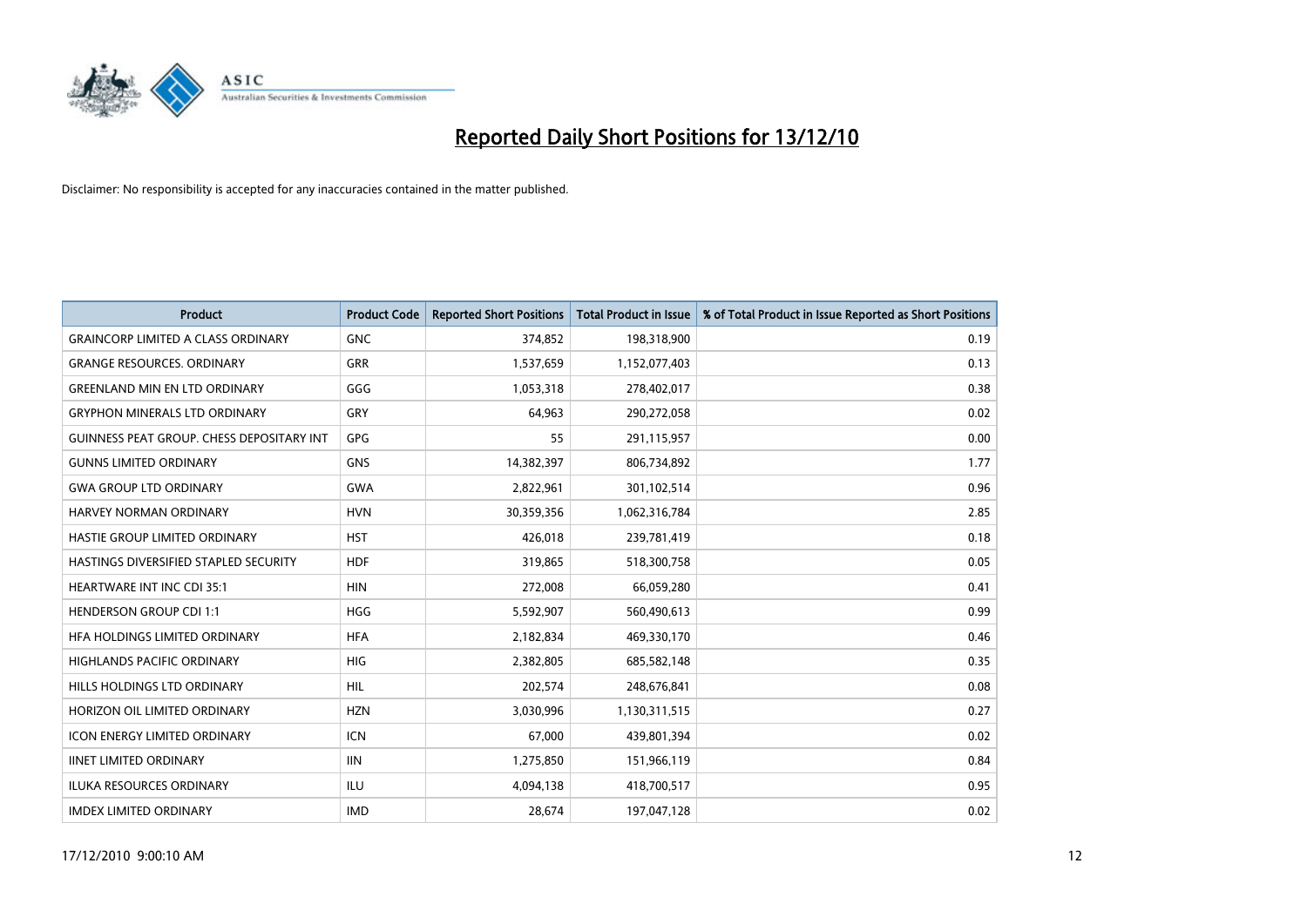

| <b>Product</b>                                  | <b>Product Code</b> | <b>Reported Short Positions</b> | <b>Total Product in Issue</b> | % of Total Product in Issue Reported as Short Positions |
|-------------------------------------------------|---------------------|---------------------------------|-------------------------------|---------------------------------------------------------|
| IMF (AUSTRALIA) LTD ORDINARY                    | <b>IMF</b>          | 361,027                         | 122,496,819                   | 0.30                                                    |
| IMX RESOURCES LTD ORDINARY                      | <b>IXR</b>          | 20,000                          | 262,552,803                   | 0.01                                                    |
| <b>INCITEC PIVOT ORDINARY</b>                   | IPL                 | 1,990,610                       | 1,628,730,107                 | 0.11                                                    |
| <b>INDAGO RESOURCES LTD DEFERRED SETTLEMENT</b> | <b>IDGDC</b>        | 3,182                           | 7,838,335                     | 0.04                                                    |
| <b>INDEPENDENCE GROUP ORDINARY</b>              | <b>IGO</b>          | 1,331,456                       | 138,777,305                   | 0.95                                                    |
| <b>INDOPHIL RESOURCES ORDINARY</b>              | <b>IRN</b>          | 380,683                         | 471,445,763                   | 0.08                                                    |
| <b>INDUSTREA LIMITED ORDINARY</b>               | IDL                 | 1,059,473                       | 363,878,295                   | 0.29                                                    |
| <b>INFIGEN ENERGY STAPLED SECURITIES</b>        | <b>IFN</b>          | 5,562,654                       | 761,222,569                   | 0.72                                                    |
| ING INDUSTRIAL FUND UNITS                       | <b>IIF</b>          | 1,638,865                       | 2,592,249,647                 | 0.07                                                    |
| ING OFFICE FUND STAPLED SECURITIES              | <b>IOF</b>          | 3,553,643                       | 2,729,071,212                 | 0.12                                                    |
| ING RE COM GROUP STAPLED SECURITIES             | ILF.                | 9,075                           | 441,029,194                   | 0.00                                                    |
| <b>INSURANCE AUSTRALIA ORDINARY</b>             | IAG                 | 1,645,507                       | 2,079,034,021                 | 0.08                                                    |
| INTEGRA MINING LTD. ORDINARY                    | <b>IGR</b>          | 3,213,076                       | 756,442,394                   | 0.42                                                    |
| <b>INTOLL GROUP STAPLED SECURITIES</b>          | <b>ITO</b>          | 3,500,914                       | 2,261,732,048                 | 0.15                                                    |
| <b>INTREPID MINES ORDINARY</b>                  | <b>IAU</b>          | 1,920,253                       | 433,907,670                   | 0.45                                                    |
| <b>INVOCARE LIMITED ORDINARY</b>                | <b>IVC</b>          | 1,030,135                       | 102,421,288                   | 1.01                                                    |
| ION LIMITED ORDINARY                            | <b>ION</b>          | 164,453                         | 256,365,105                   | 0.06                                                    |
| <b>IOOF HOLDINGS LTD ORDINARY</b>               | IFL                 | 1,566,159                       | 229,794,395                   | 0.67                                                    |
| <b>IRESS MARKET TECH. ORDINARY</b>              | <b>IRE</b>          | 2,180,888                       | 126,018,142                   | 1.72                                                    |
| <b>IRON ORE HOLDINGS ORDINARY</b>               | <b>IOH</b>          | 14.525                          | 135,508,733                   | 0.01                                                    |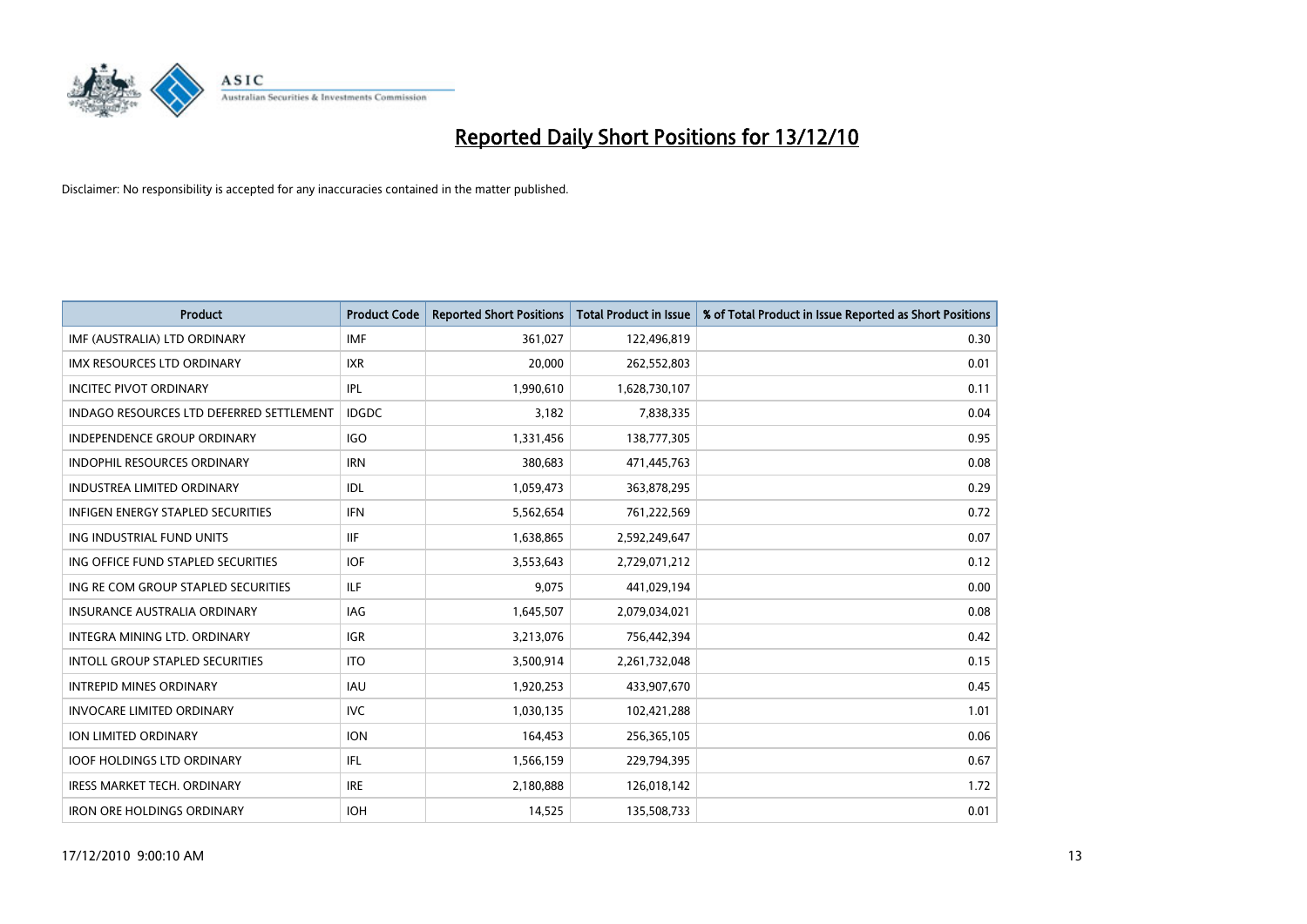

| Product                                         | <b>Product Code</b> | <b>Reported Short Positions</b> | <b>Total Product in Issue</b> | % of Total Product in Issue Reported as Short Positions |
|-------------------------------------------------|---------------------|---------------------------------|-------------------------------|---------------------------------------------------------|
| <b>IRON ROAD LTD ORDINARY</b>                   | <b>IRD</b>          | 6,000                           | 99,675,985                    | 0.01                                                    |
| ISHARES MSCI EAFE CDI 1:1                       | <b>IVE</b>          | 75,419                          | 590,400,000                   | 0.01                                                    |
| ISHARES S&P 500 CDI 1:1                         | <b>IVV</b>          | 26,803                          | 116,350,000                   | 0.02                                                    |
| ISHARES S&P MCAP 400 CDI 1:1                    | <b>IJH</b>          | 524                             | 57,450,000                    | 0.00                                                    |
| <b>ISOFT GROUP LIMITED ORDINARY</b>             | <b>ISF</b>          | 10,092,554                      | 1,070,595,874                 | 0.94                                                    |
| <b>IVANHOE AUSTRALIA ORDINARY</b>               | <b>IVA</b>          | 314,238                         | 418,410,103                   | 0.08                                                    |
| <b>JABIRU METALS LTD ORDINARY</b>               | <b>IML</b>          | 85,647                          | 552,619,180                   | 0.01                                                    |
| <b>JAMES HARDIE INDUST CHESS DEPOSITARY INT</b> | <b>IHX</b>          | 13,492,048                      | 435,832,363                   | 3.09                                                    |
| <b>JAMESON RESOURCES ORDINARY</b>               | <b>JAL</b>          | 1,600,000                       | 63,885,910                    | 2.50                                                    |
| <b>JB HI-FI LIMITED ORDINARY</b>                | <b>IBH</b>          | 9,052,676                       | 109,223,945                   | 8.29                                                    |
| KAGARA LTD ORDINARY                             | KZL                 | 2,417,138                       | 707,789,717                   | 0.33                                                    |
| KAROON GAS AUSTRALIA ORDINARY                   | <b>KAR</b>          | 216,854                         | 217,295,769                   | 0.09                                                    |
| KATHMANDU HOLD LTD ORDINARY                     | <b>KMD</b>          | 323,363                         | 200,000,000                   | 0.16                                                    |
| <b>KEYBRIDGE CAPITAL ORDINARY</b>               | <b>KBC</b>          | 5,999                           | 172,070,564                   | 0.00                                                    |
| KIMBERLEY METALS LTD ORDINARY                   | <b>KBL</b>          | 2,609                           | 161,356,672                   | 0.00                                                    |
| KINGSGATE CONSOLID. ORDINARY                    | <b>KCN</b>          | 1,585,747                       | 101,806,745                   | 1.52                                                    |
| LAGUNA RESOURCES NL ORDINARY                    | <b>LRC</b>          | 2,600                           | 1,236,531,175                 | 0.00                                                    |
| LEIGHTON HOLDINGS ORDINARY                      | LEI                 | 4,346,882                       | 300,889,299                   | 1.43                                                    |
| LEND LEASE GROUP UNIT/ORD STAPLED               | LLC                 | 1,419,059                       | 565,558,754                   | 0.24                                                    |
| LINC ENERGY LTD ORDINARY                        | <b>LNC</b>          | 6,428,199                       | 497,765,572                   | 1.28                                                    |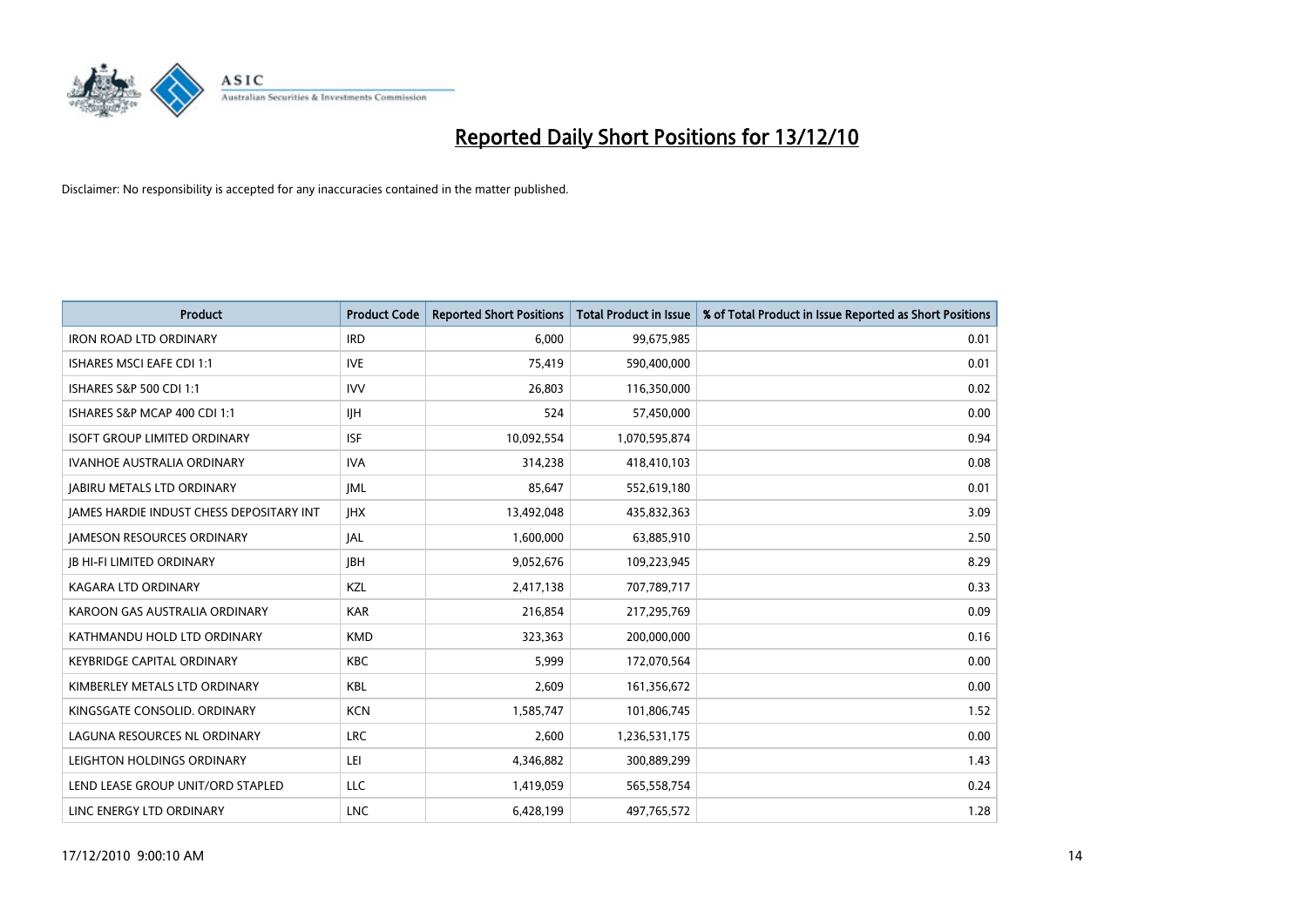

| <b>Product</b>                        | <b>Product Code</b> | <b>Reported Short Positions</b> | Total Product in Issue | % of Total Product in Issue Reported as Short Positions |
|---------------------------------------|---------------------|---------------------------------|------------------------|---------------------------------------------------------|
| LYNAS CORPORATION ORDINARY            | <b>LYC</b>          | 37,086,940                      | 1,657,199,093          | 2.24                                                    |
| MAC SERVICES (THE) ORDINARY           | <b>MSL</b>          | 65,667                          | 165,966,692            | 0.04                                                    |
| MACARTHUR COAL ORDINARY               | <b>MCC</b>          | 316,382                         | 299,476,903            | 0.09                                                    |
| MACMAHON HOLDINGS ORDINARY            | MAH                 | 2,622,437                       | 733,711,705            | 0.34                                                    |
| MACO ATLAS ROADS GRP ORDINARY STAPLED | <b>MOA</b>          | 3,155,729                       | 452,345,907            | 0.70                                                    |
| MACQUARIE GROUP LTD ORDINARY          | <b>MQG</b>          | 3,345,022                       | 345,884,510            | 0.94                                                    |
| <b>MANTRA RESOURCES ORDINARY</b>      | <b>MRU</b>          | 29,641                          | 130,229,188            | 0.02                                                    |
| MAP GROUP STAPLED US PROHIBIT.        | <b>MAP</b>          | 1,288,279                       | 1,861,210,782          | 0.06                                                    |
| <b>MARION ENERGY ORDINARY</b>         | <b>MAE</b>          | 332,494                         | 783,010,474            | 0.04                                                    |
| <b>MATRIX C &amp; E LTD ORDINARY</b>  | <b>MCE</b>          | 67,479                          | 72,964,098             | 0.09                                                    |
| MCMILLAN SHAKESPEARE ORDINARY         | <b>MMS</b>          | 224,410                         | 67,874,101             | 0.33                                                    |
| MCPHERSON'S LTD ORDINARY              | <b>MCP</b>          | 17,616                          | 71,651,758             | 0.02                                                    |
| MEDUSA MINING LTD ORDINARY            | <b>MML</b>          | 1,565,528                       | 188,233,911            | 0.83                                                    |
| MELBOURNE IT LIMITED ORDINARY         | <b>MLB</b>          | 141,208                         | 80,031,955             | 0.18                                                    |
| MEO AUSTRALIA LTD ORDINARY            | <b>MEO</b>          | 751,290                         | 539,913,260            | 0.14                                                    |
| <b>MERMAID MARINE ORDINARY</b>        | <b>MRM</b>          | 469,585                         | 213,383,546            | 0.21                                                    |
| MESOBLAST LIMITED ORDINARY            | <b>MSB</b>          | 90,856                          | 158,140,556            | 0.06                                                    |
| METALS X LIMITED ORDINARY             | <b>MLX</b>          | 326,940                         | 1,365,661,782          | 0.03                                                    |
| METCASH LIMITED ORDINARY              | <b>MTS</b>          | 23,445,855                      | 768,787,804            | 3.04                                                    |
| METGASCO LIMITED ORDINARY             | <b>MEL</b>          | 235.435                         | 252,234,135            | 0.09                                                    |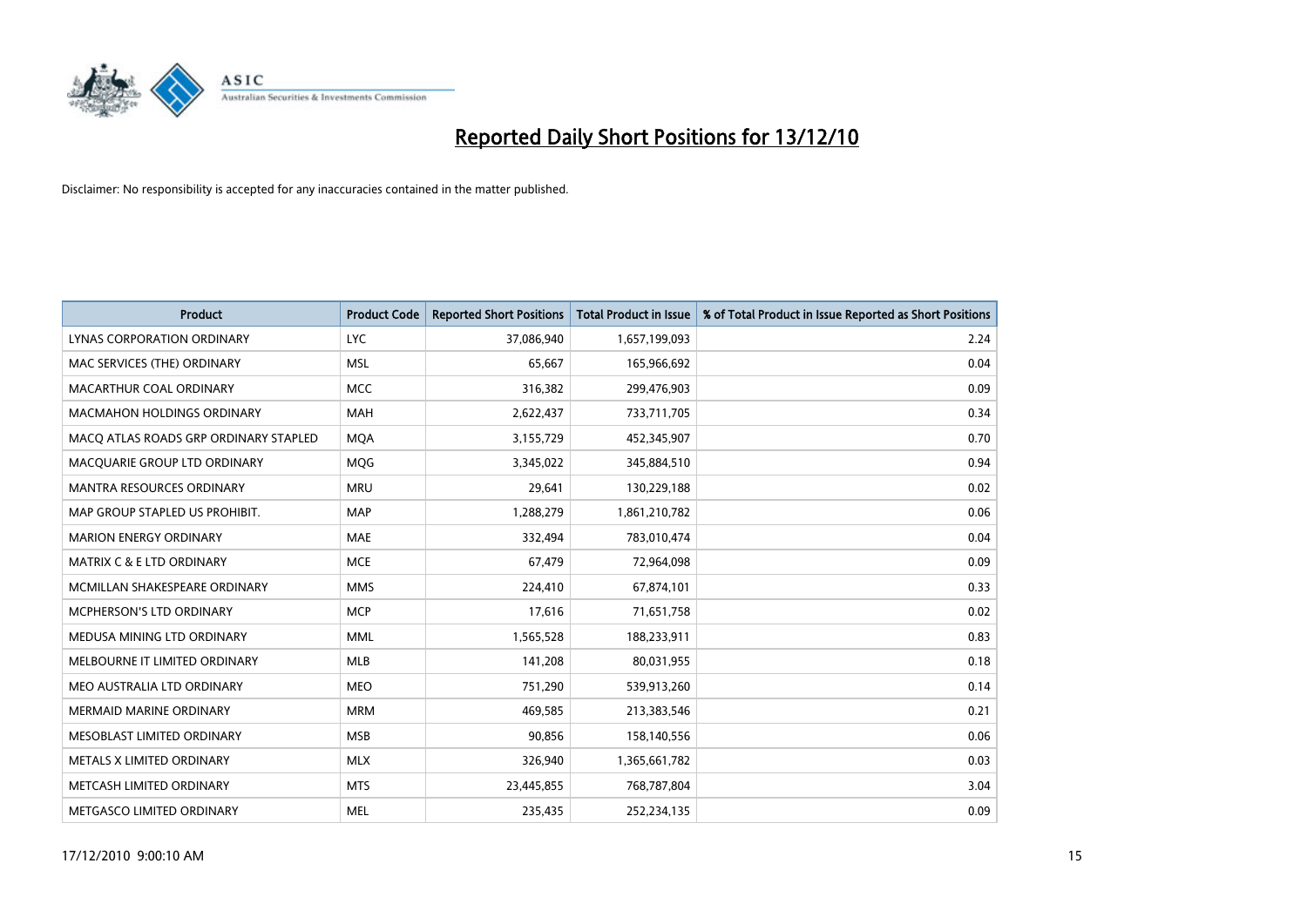

| Product                                | <b>Product Code</b> | <b>Reported Short Positions</b> | <b>Total Product in Issue</b> | % of Total Product in Issue Reported as Short Positions |
|----------------------------------------|---------------------|---------------------------------|-------------------------------|---------------------------------------------------------|
| MICLYN EXP OFFSHR ORDINARY             | <b>MIO</b>          | 136,844                         | 271,700,000                   | 0.04                                                    |
| MINARA RESOURCES ORDINARY              | <b>MRE</b>          | 6,569,166                       | 1,167,783,517                 | 0.55                                                    |
| MINCOR RESOURCES NL ORDINARY           | <b>MCR</b>          | 910,680                         | 200,608,804                   | 0.45                                                    |
| MINERAL DEPOSITS ORDINARY              | <b>MDL</b>          | 147,836                         | 60,768,582                    | 0.24                                                    |
| MINERAL RESOURCES, ORDINARY            | <b>MIN</b>          | 128,448                         | 168,219,485                   | 0.07                                                    |
| MIRABELA NICKEL LTD ORDINARY           | <b>MBN</b>          | 9,554,485                       | 491,561,237                   | 1.92                                                    |
| MIRVAC GROUP STAPLED SECURITIES        | <b>MGR</b>          | 4,233,379                       | 3,415,819,357                 | 0.11                                                    |
| <b>MOBY OIL &amp; GAS LTD ORDINARY</b> | <b>MOG</b>          | 550,000                         | 168,177,593                   | 0.33                                                    |
| MOLOPO ENERGY LTD ORDINARY             | <b>MPO</b>          | 758,609                         | 250,972,584                   | 0.31                                                    |
| MONADELPHOUS GROUP ORDINARY            | <b>MND</b>          | 391,605                         | 87,521,827                    | 0.44                                                    |
| MORTGAGE CHOICE LTD ORDINARY           | <b>MOC</b>          | 7,482                           | 119,948,255                   | 0.01                                                    |
| <b>MOUNT GIBSON IRON ORDINARY</b>      | <b>MGX</b>          | 4,491,970                       | 1,082,570,693                 | 0.40                                                    |
| MULTIPLEX SITES SITES                  | <b>MXUPA</b>        | 42                              | 4,500,000                     | 0.00                                                    |
| MURCHISON METALS LTD ORDINARY          | <b>MMX</b>          | 9,075,708                       | 435,884,268                   | 2.07                                                    |
| MYER HOLDINGS LTD ORDINARY             | <b>MYR</b>          | 13,636,531                      | 582,097,884                   | 2.35                                                    |
| MYSTATE LIMITED ORDINARY               | <b>MYS</b>          | 1,400                           | 67,439,158                    | 0.00                                                    |
| NATIONAL AUST. BANK ORDINARY           | <b>NAB</b>          | 10,072,990                      | 2,137,640,047                 | 0.45                                                    |
| NATURAL FUEL LIMITED ORDINARY          | <b>NFL</b>          |                                 | 721,912                       | 0.00                                                    |
| NAVITAS LIMITED ORDINARY               | <b>NVT</b>          | 1,956,525                       | 342,450,567                   | 0.56                                                    |
| NEPTUNE MARINE ORDINARY                | <b>NMS</b>          | 2,024,949                       | 442,245,734                   | 0.45                                                    |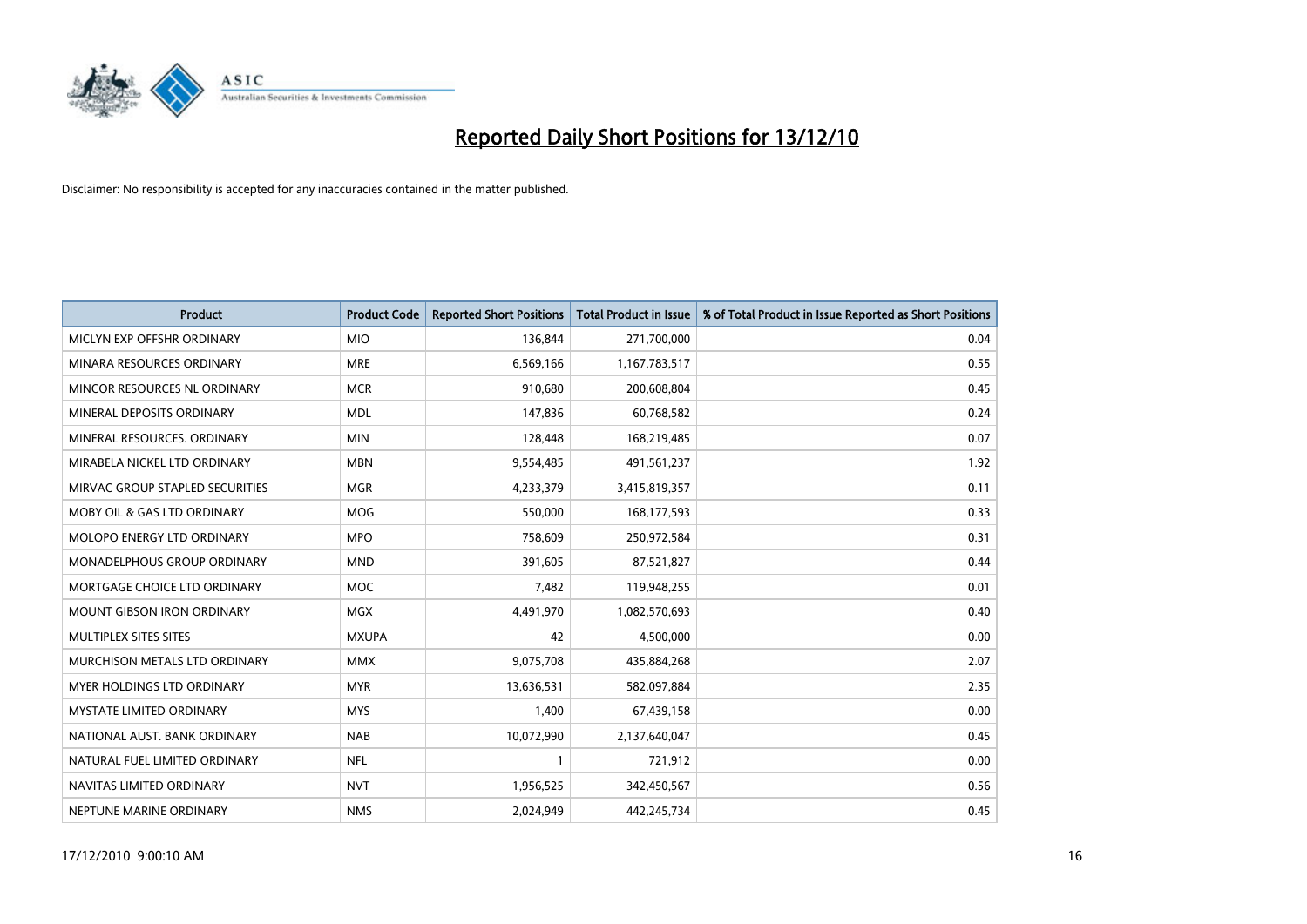

| <b>Product</b>                        | <b>Product Code</b> | <b>Reported Short Positions</b> | Total Product in Issue | % of Total Product in Issue Reported as Short Positions |
|---------------------------------------|---------------------|---------------------------------|------------------------|---------------------------------------------------------|
| NEW HOPE CORPORATION ORDINARY         | <b>NHC</b>          | 517,930                         | 830,230,549            | 0.06                                                    |
| NEWCREST MINING ORDINARY              | <b>NCM</b>          | 3,254,325                       | 765,211,675            | 0.39                                                    |
| NEWS CORP A NON-VOTING CDI            | <b>NWSLV</b>        | 10,587                          | 1,828,204,254          | 0.00                                                    |
| NEWS CORP B VOTING CDI                | <b>NWS</b>          | 7,302,683                       | 798,520,953            | 0.92                                                    |
| NEXBIS LIMITED ORDINARY               | <b>NBS</b>          | 63,733                          | 798,356,704            | 0.01                                                    |
| NEXUS ENERGY LIMITED ORDINARY         | <b>NXS</b>          | 5,663,678                       | 1,020,257,304          | 0.56                                                    |
| NIB HOLDINGS LIMITED ORDINARY         | <b>NHF</b>          | 4,911                           | 468,215,782            | 0.00                                                    |
| NICK SCALI LIMITED ORDINARY           | <b>NCK</b>          | 35,846                          | 81,000,000             | 0.04                                                    |
| NIDO PETROLEUM ORDINARY               | <b>NDO</b>          | 63,244                          | 1,340,630,321          | 0.00                                                    |
| NKWE PLATINUM 10C US COMMON           | <b>NKP</b>          | 353,796                         | 559,651,184            | 0.07                                                    |
| NORTHERN CREST ORDINARY               | <b>NOC</b>          | 24,345                          | 116,074,781            | 0.02                                                    |
| NORTHERN IRON LTD ORDINARY            | <b>NFE</b>          | 1,451,367                       | 336,084,863            | 0.43                                                    |
| NOVOGEN LIMITED ORDINARY              | <b>NRT</b>          | 56,449                          | 102,125,894            | 0.06                                                    |
| NRW HOLDINGS LIMITED ORDINARY         | <b>NWH</b>          | 1,621,342                       | 251,223,000            | 0.64                                                    |
| NUFARM LIMITED ORDINARY               | <b>NUF</b>          | 4,416,694                       | 261,775,731            | 1.70                                                    |
| NUPLEX INDUSTRIES ORDINARY            | <b>NPX</b>          | 77,095                          | 195,060,783            | 0.04                                                    |
| <b>OAKTON LIMITED ORDINARY</b>        | <b>OKN</b>          | 583,135                         | 93,674,235             | 0.61                                                    |
| OCEANAGOLD CORP. CHESS DEPOSITARY INT | <b>OGC</b>          | 314,048                         | 261,934,278            | 0.12                                                    |
| OCEANIA CAPITAL LTD ORDINARY          | <b>OCP</b>          | 2,500                           | 91,921,295             | 0.00                                                    |
| OIL SEARCH LTD ORDINARY               | <b>OSH</b>          | 8,140,155                       | 1,312,888,303          | 0.60                                                    |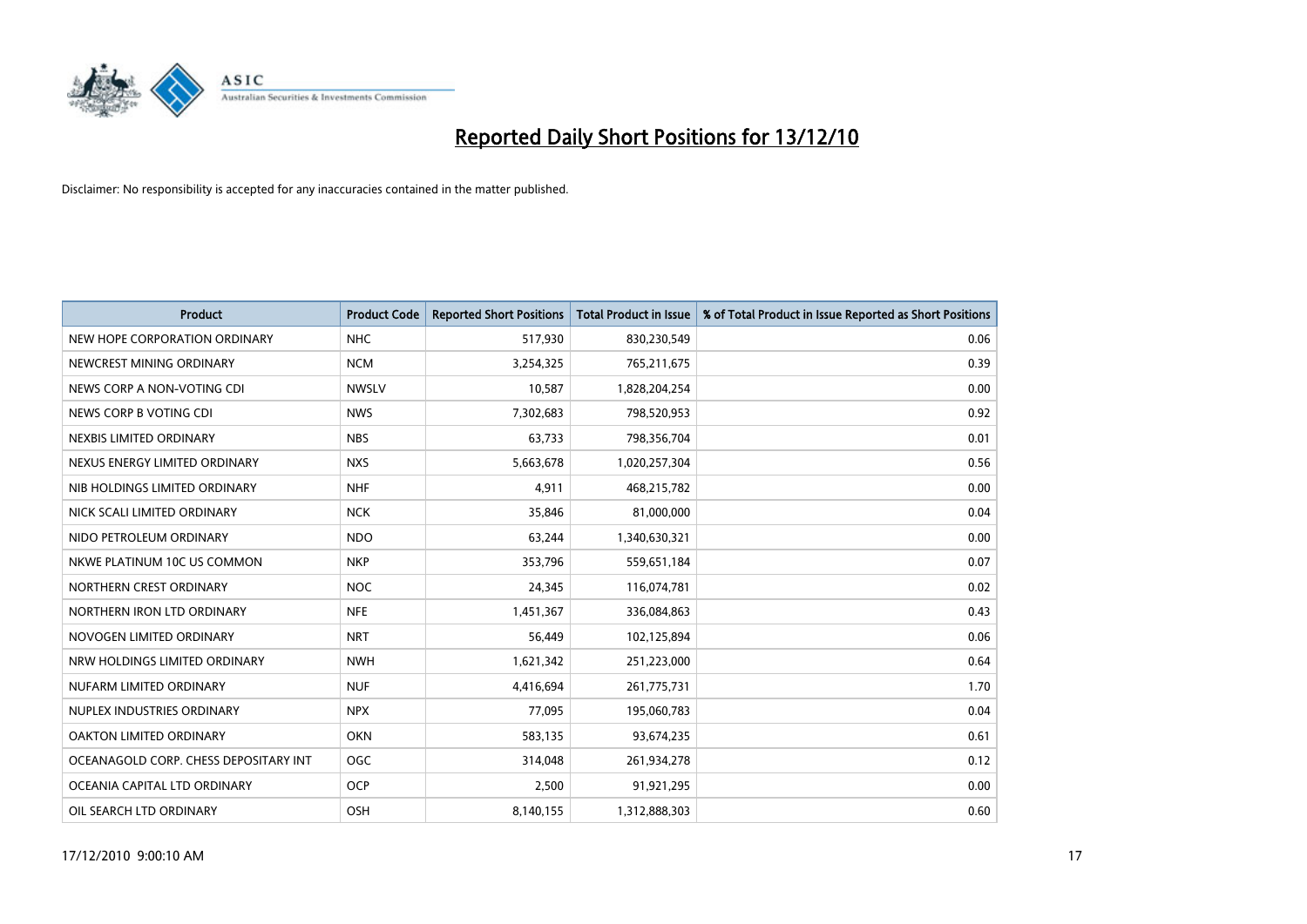

| Product                                 | <b>Product Code</b> | <b>Reported Short Positions</b> | Total Product in Issue | % of Total Product in Issue Reported as Short Positions |
|-----------------------------------------|---------------------|---------------------------------|------------------------|---------------------------------------------------------|
| OM HOLDINGS LIMITED ORDINARY            | OMH                 | 1,933,720                       | 503,085,150            | 0.38                                                    |
| <b>ONESTEEL LIMITED ORDINARY</b>        | OST                 | 2,663,128                       | 1,334,723,421          | 0.18                                                    |
| ORICA LIMITED ORDINARY                  | ORI                 | 1,083,411                       | 362,100,430            | 0.28                                                    |
| ORIGIN ENERGY ORDINARY                  | <b>ORG</b>          | 5,805,768                       | 884,717,512            | 0.62                                                    |
| OROCOBRE LIMITED ORDINARY               | <b>ORE</b>          | 25,832                          | 91,181,996             | 0.03                                                    |
| OROTONGROUP LIMITED ORDINARY            | <b>ORL</b>          | 2,559                           | 40,880,902             | 0.01                                                    |
| OTTO ENERGY LIMITED ORDINARY            | <b>OEL</b>          | 109,204                         | 1,134,540,071          | 0.01                                                    |
| OZ MINERALS ORDINARY                    | OZL                 | 18,286,789                      | 3,238,546,504          | 0.53                                                    |
| <b>PACIFIC BRANDS ORDINARY</b>          | <b>PBG</b>          | 3,819,528                       | 931,386,248            | 0.42                                                    |
| PALADIN ENERGY LTD ORDINARY             | <b>PDN</b>          | 19,595,014                      | 725,357,086            | 2.69                                                    |
| PANAUST LIMITED ORDINARY                | <b>PNA</b>          | 7,885,528                       | 2,955,176,819          | 0.25                                                    |
| PANORAMIC RESOURCES ORDINARY            | PAN                 | 885,574                         | 206,087,842            | 0.43                                                    |
| PAPERLINX LIMITED ORDINARY              | <b>PPX</b>          | 10,991,959                      | 603,580,761            | 1.82                                                    |
| PAPERLINX SPS TRUST STEP UP PERP. PREF. | <b>PXUPA</b>        | 5,000                           | 2,850,000              | 0.18                                                    |
| PATTIES FOODS LTD ORDINARY              | PFL                 |                                 | 138,908,853            | 0.00                                                    |
| PEAK RESOURCES ORDINARY                 | <b>PEK</b>          | 413,700                         | 130,130,157            | 0.32                                                    |
| PEET LIMITED ORDINARY                   | <b>PPC</b>          | 199,215                         | 302,965,804            | 0.07                                                    |
| PENINSULA ENERGY LTD ORDINARY           | <b>PEN</b>          | 5,000                           | 1,642,189,656          | 0.00                                                    |
| PERILYA LIMITED ORDINARY                | PEM                 | 655,413                         | 526,075,563            | 0.12                                                    |
| PERPETUAL LIMITED ORDINARY              | PPT                 | 1,964,588                       | 44,140,166             | 4.49                                                    |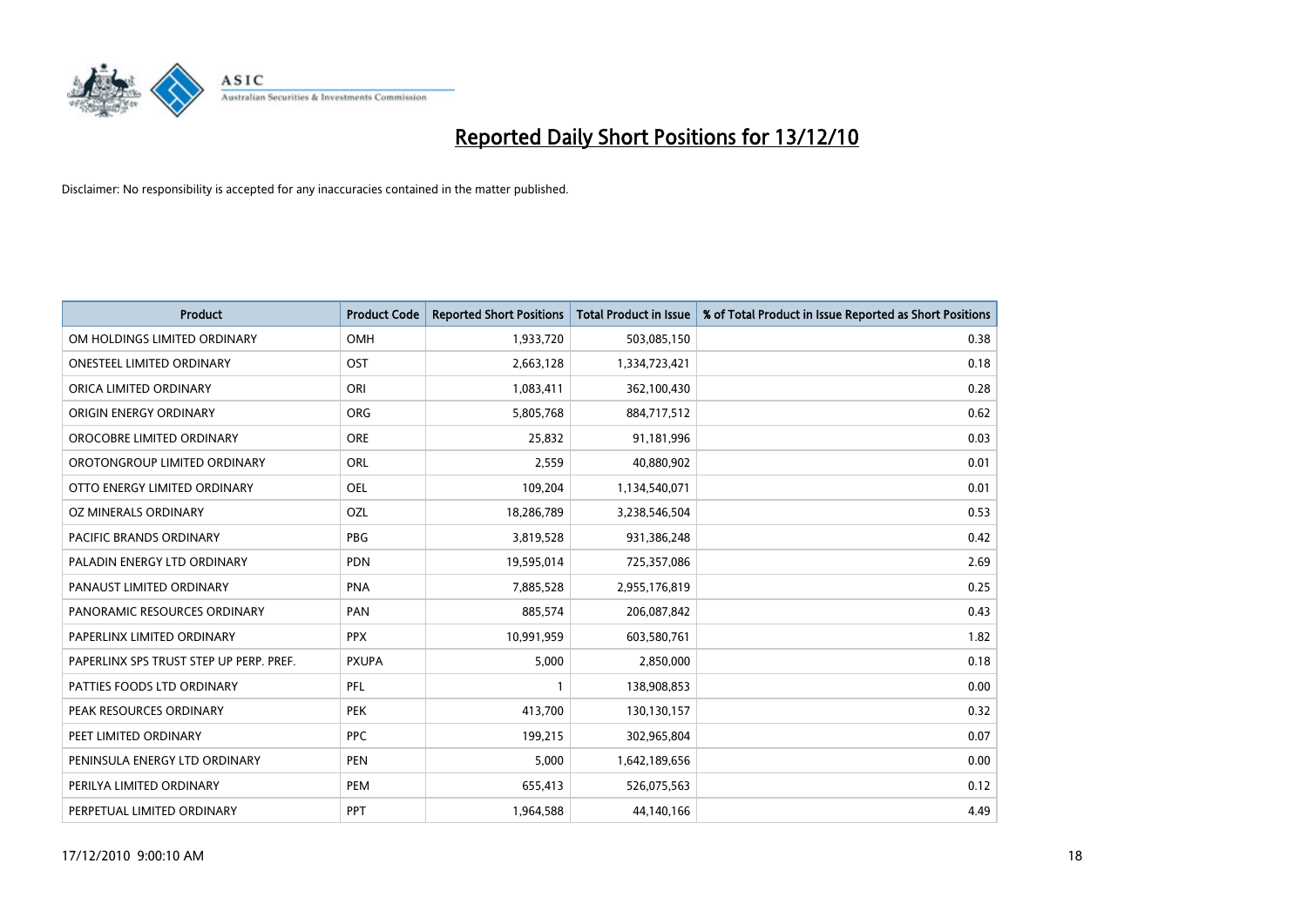

| <b>Product</b>                       | <b>Product Code</b> | <b>Reported Short Positions</b> | <b>Total Product in Issue</b> | % of Total Product in Issue Reported as Short Positions |
|--------------------------------------|---------------------|---------------------------------|-------------------------------|---------------------------------------------------------|
| PERSEUS MINING LTD ORDINARY          | PRU                 | 534,928                         | 421,817,088                   | 0.12                                                    |
| PETSEC ENERGY ORDINARY               | <b>PSA</b>          | 223,332                         | 231,283,622                   | 0.10                                                    |
| PHARMAXIS LTD ORDINARY               | <b>PXS</b>          | 1,185,596                       | 226,106,434                   | 0.54                                                    |
| PHOTON GROUP LTD ORDINARY            | PGA                 | 250,510                         | 1,540,543,357                 | 0.02                                                    |
| PIKE RIVER COAL ORDINARY             | <b>PRC</b>          | 257,595                         | 405,513,933                   | 0.06                                                    |
| PLATINUM ASSET ORDINARY              | <b>PTM</b>          | 2,868,591                       | 561,347,878                   | 0.50                                                    |
| PLATINUM AUSTRALIA ORDINARY          | PLA                 | 16,203,398                      | 368,172,255                   | 4.42                                                    |
| PLATINUM CAPITAL LTD ORDINARY        | <b>PMC</b>          | 1                               | 163,732,888                   | 0.00                                                    |
| PLUTON RESOURCES ORDINARY            | <b>PLV</b>          | 28,041                          | 179,457,362                   | 0.02                                                    |
| PMP LIMITED ORDINARY                 | <b>PMP</b>          | 99,657                          | 335,338,483                   | 0.02                                                    |
| PORT BOUVARD LIMITED ORDINARY        | PBD                 | 6,754                           | 593,868,295                   | 0.00                                                    |
| PREMIER INVESTMENTS ORDINARY         | <b>PMV</b>          | 163,621                         | 155,030,045                   | 0.11                                                    |
| PRIMARY HEALTH CARE ORDINARY         | PRY                 | 11,423,675                      | 496,043,188                   | 2.31                                                    |
| PRIME INFR GROUP. STAPLED SECURITIES | PIH                 | 837,199                         | 351,776,795                   | 0.24                                                    |
| PRIME MEDIA GRP LTD ORDINARY         | <b>PRT</b>          | $\overline{2}$                  | 366,330,303                   | 0.00                                                    |
| PROGEN PHARMACEUTIC ORDINARY         | PGL                 | 151,596                         | 24,709,097                    | 0.61                                                    |
| PROGRAMMED ORDINARY                  | <b>PRG</b>          | 469,593                         | 118,169,908                   | 0.41                                                    |
| PSIVIDA CORP CDI 1:1                 | <b>PVA</b>          | 6,878                           | 7,752,716                     | 0.09                                                    |
| OANTAS AIRWAYS ORDINARY              | QAN                 | 25,066,792                      | 2,265,123,620                 | 1.10                                                    |
| OBE INSURANCE GROUP ORDINARY         | <b>OBE</b>          | 21,359,754                      | 1,051,620,743                 | 2.02                                                    |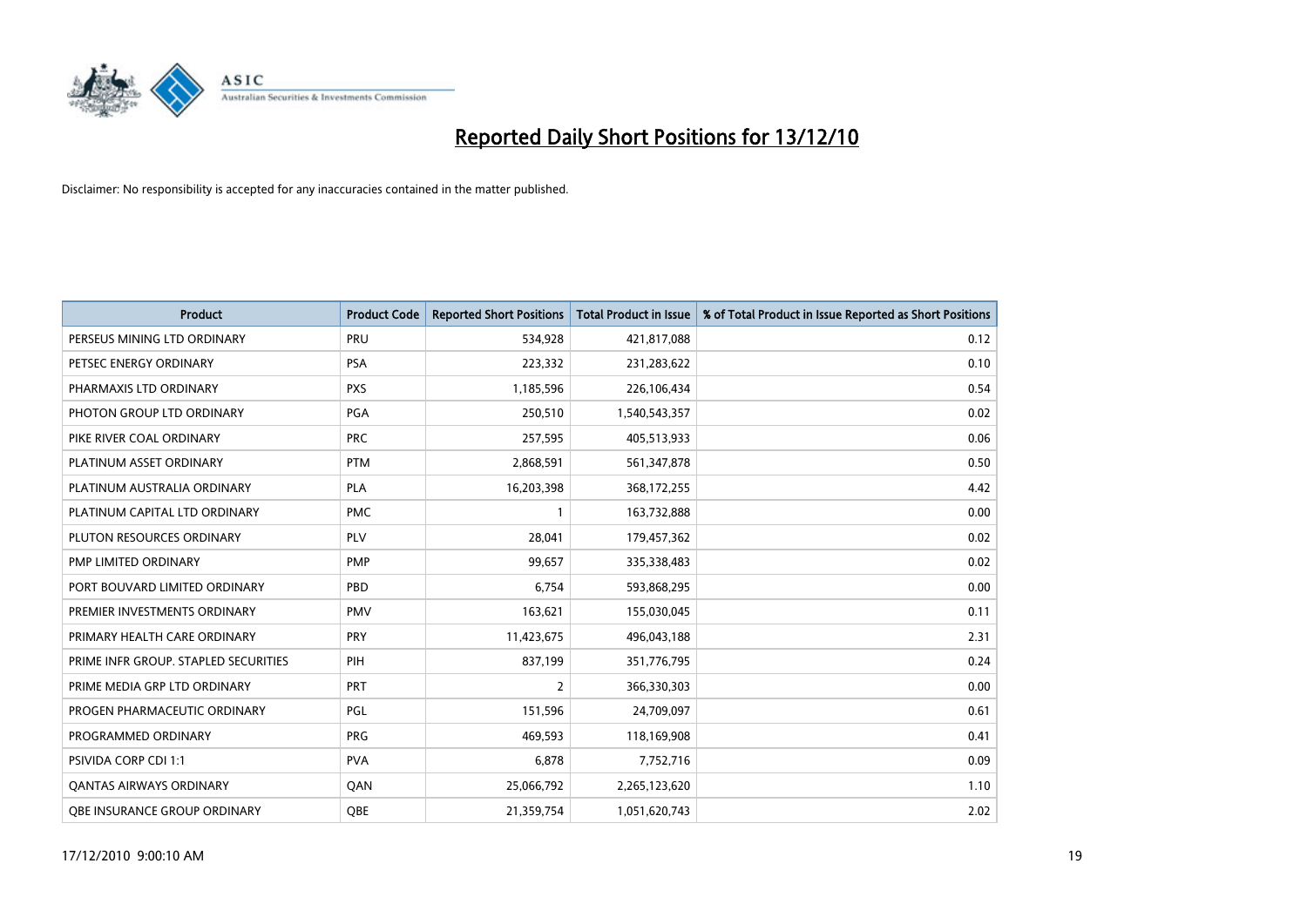

| Product                             | <b>Product Code</b> | <b>Reported Short Positions</b> | Total Product in Issue | % of Total Product in Issue Reported as Short Positions |
|-------------------------------------|---------------------|---------------------------------|------------------------|---------------------------------------------------------|
| OR NATIONAL LIMITED ORDINARY        | <b>ORN</b>          | 15,807,251                      | 2,440,000,000          | 0.63                                                    |
| RAMELIUS RESOURCES ORDINARY         | <b>RMS</b>          | 93,870                          | 291,208,795            | 0.03                                                    |
| RAMSAY HEALTH CARE ORDINARY         | <b>RHC</b>          | 2,131,953                       | 202,081,252            | 1.04                                                    |
| RANGE RESOURCES LTD ORDINARY        | <b>RRS</b>          | 225,000                         | 1,192,102,885          | 0.02                                                    |
| <b>RCR TOMLINSON ORDINARY</b>       | <b>RCR</b>          | 68,067                          | 131,892,672            | 0.05                                                    |
| <b>REA GROUP ORDINARY</b>           | <b>REA</b>          | 49.343                          | 129,691,280            | 0.03                                                    |
| <b>RED FORK ENERGY ORDINARY</b>     | <b>RFE</b>          | 7,696                           | 139,535,000            | 0.01                                                    |
| <b>REDFLEX HOLDINGS ORDINARY</b>    | <b>RDF</b>          | 858                             | 110,345,599            | 0.00                                                    |
| REED RESOURCES LTD ORDINARY         | <b>RDR</b>          | 268,205                         | 192,271,768            | 0.14                                                    |
| <b>REGIS RESOURCES ORDINARY</b>     | <b>RRL</b>          | 1,263,634                       | 429,579,834            | 0.29                                                    |
| RESMED INC CDI 10:1                 | <b>RMD</b>          | 6,740,520                       | 1,516,163,980          | 0.43                                                    |
| <b>RESOLUTE MINING ORDINARY</b>     | <b>RSG</b>          | 4,323,573                       | 451,648,787            | 0.95                                                    |
| RESOURCE EQUIP LTD ORDINARY         | <b>RQL</b>          | 151,522                         | 154,648,375            | 0.10                                                    |
| <b>RESOURCE GENERATION ORDINARY</b> | <b>RES</b>          | 470,265                         | 211,300,530            | 0.21                                                    |
| REVERSE CORP LIMITED ORDINARY       | <b>REF</b>          | 25,141                          | 92,382,175             | 0.03                                                    |
| REX MINERALS LIMITED ORDINARY       | <b>RXM</b>          | 109,142                         | 150,284,460            | 0.07                                                    |
| <b>RHG LIMITED ORDINARY</b>         | <b>RHG</b>          | 366,422                         | 318,745,978            | 0.11                                                    |
| RIDLEY CORPORATION ORDINARY         | <b>RIC</b>          | 53,908                          | 307,817,071            | 0.02                                                    |
| RIO TINTO LIMITED ORDINARY          | <b>RIO</b>          | 17,440,538                      | 435,758,720            | 3.98                                                    |
| RIVERCITY MOTORWAY STAPLED          | <b>RCY</b>          | 400,208                         | 957,010,115            | 0.04                                                    |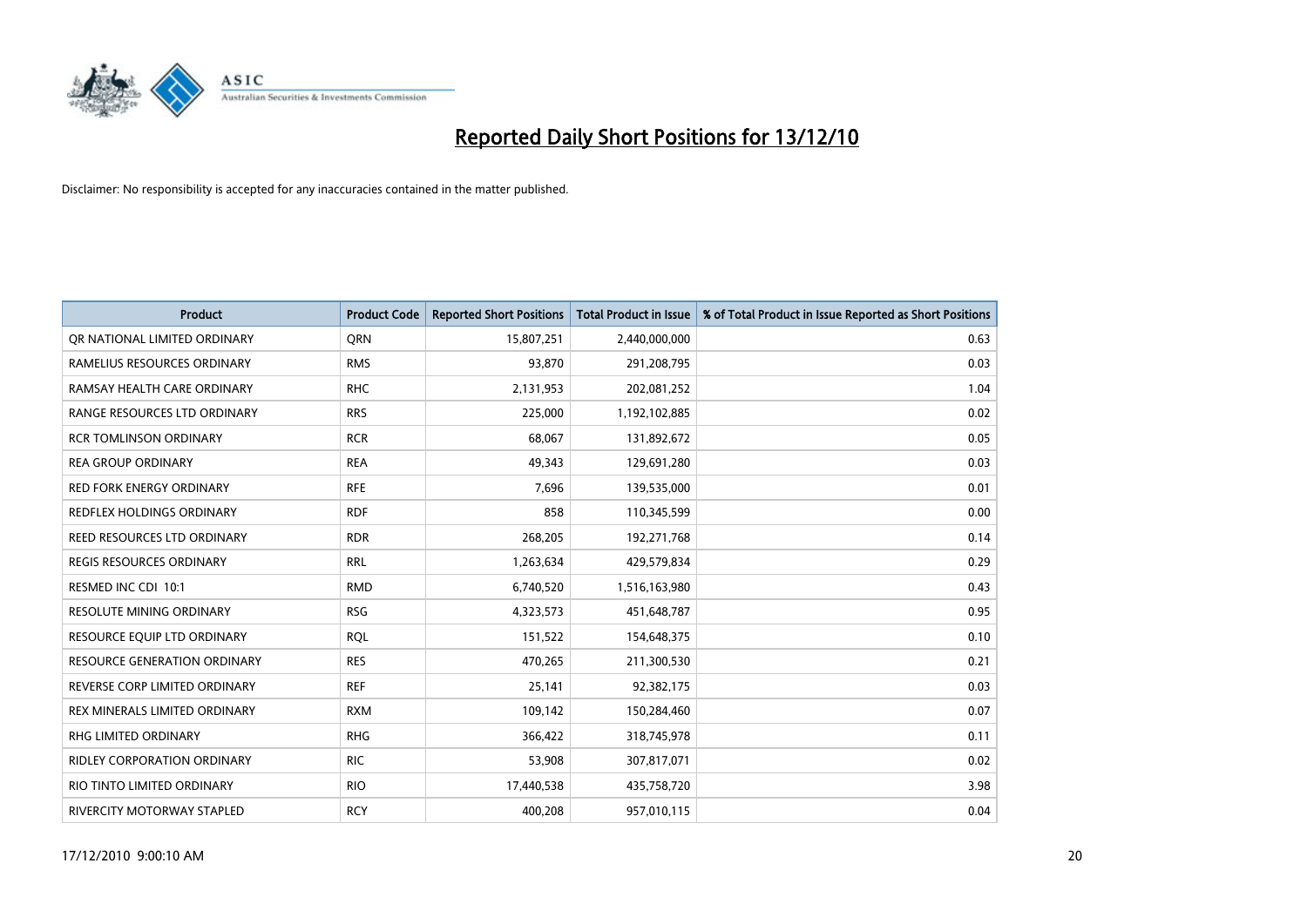

| <b>Product</b>                           | <b>Product Code</b> | <b>Reported Short Positions</b> | <b>Total Product in Issue</b> | % of Total Product in Issue Reported as Short Positions |
|------------------------------------------|---------------------|---------------------------------|-------------------------------|---------------------------------------------------------|
| RIVERSDALE MINING ORDINARY               | <b>RIV</b>          | 1,368,275                       | 236,546,188                   | 0.56                                                    |
| ROBUST RESOURCES ORDINARY                | <b>ROL</b>          | 106,981                         | 74,974,326                    | 0.14                                                    |
| ROC OIL COMPANY ORDINARY                 | <b>ROC</b>          | 3,086,288                       | 713,154,560                   | 0.44                                                    |
| SAI GLOBAL LIMITED ORDINARY              | SAI                 | 217,204                         | 197,905,160                   | 0.09                                                    |
| SALMAT LIMITED ORDINARY                  | <b>SLM</b>          | 79,570                          | 159,241,983                   | 0.05                                                    |
| SAMSON OIL & GAS LTD ORDINARY            | SSN                 | 390,000                         | 1,664,588,164                 | 0.02                                                    |
| SANDFIRE RESOURCES ORDINARY              | <b>SFR</b>          | 56,563                          | 142,537,496                   | 0.05                                                    |
| <b>SANTOS LTD ORDINARY</b>               | <b>STO</b>          | 2,924,521                       | 834,147,456                   | 0.34                                                    |
| SARACEN MINERAL ORDINARY                 | SAR                 | 187,543                         | 492,151,415                   | 0.04                                                    |
| SEDGMAN LIMITED ORDINARY                 | <b>SDM</b>          | 172,408                         | 207,997,898                   | 0.08                                                    |
| SEEK LIMITED ORDINARY                    | <b>SEK</b>          | 4,371,191                       | 336,584,488                   | 1.29                                                    |
| SENETAS CORPORATION ORDINARY             | <b>SEN</b>          | 756,999                         | 461,522,263                   | 0.16                                                    |
| SERVCORP LIMITED ORDINARY                | SRV                 | 152,480                         | 98,440,807                    | 0.15                                                    |
| SERVICE STREAM ORDINARY                  | <b>SSM</b>          | 344,663                         | 283,418,867                   | 0.12                                                    |
| SEVEN GROUP HOLDINGS ORDINARY            | <b>SVW</b>          | 256,687                         | 305,410,281                   | 0.08                                                    |
| SIGMA PHARMACEUTICAL ORDINARY            | <b>SIP</b>          | 11,488,037                      | 1,178,626,572                 | 0.98                                                    |
| <b>SILEX SYSTEMS ORDINARY</b>            | <b>SLX</b>          | 238,686                         | 149,506,391                   | 0.16                                                    |
| SILVER LAKE RESOURCE ORDINARY            | <b>SLR</b>          | 2,210,050                       | 178,882,838                   | 1.24                                                    |
| SIMS METAL MGMT LTD ORDINARY             | SGM                 | 4,525,255                       | 204,740,467                   | 2.20                                                    |
| SINGAPORE TELECOMM. CHESS DEPOSITARY INT | SGT                 | 4,017,962                       | 369,458,397                   | 1.10                                                    |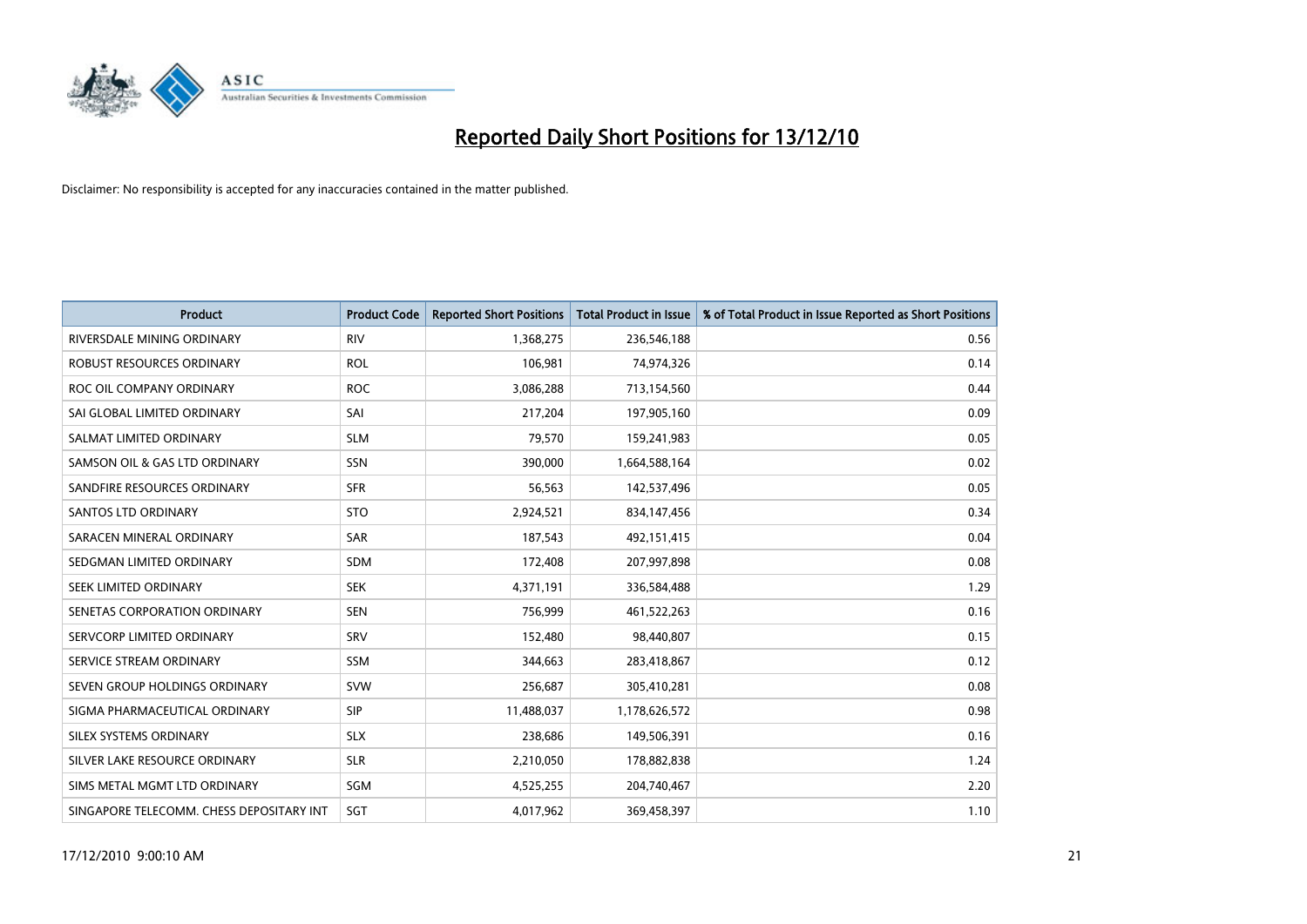

| <b>Product</b>                          | <b>Product Code</b> | <b>Reported Short Positions</b> | Total Product in Issue | % of Total Product in Issue Reported as Short Positions |
|-----------------------------------------|---------------------|---------------------------------|------------------------|---------------------------------------------------------|
| SKILLED GROUP LTD ORDINARY              | <b>SKE</b>          | 125,050                         | 190,738,408            | 0.06                                                    |
| SKY CITY ENTERTAIN. ORDINARY            | <b>SKC</b>          | 3,568,776                       | 575,114,687            | 0.62                                                    |
| <b>SKY NETWORK ORDINARY</b>             | <b>SKT</b>          | 175,450                         | 389,139,785            | 0.05                                                    |
| SMS MANAGEMENT. ORDINARY                | <b>SMX</b>          | 23,780                          | 67,661,358             | 0.04                                                    |
| SONIC HEALTHCARE ORDINARY               | <b>SHL</b>          | 4,933,709                       | 388,429,875            | 1.29                                                    |
| SOUL PATTINSON (W.H) ORDINARY           | SOL                 | 63                              | 238,640,580            | 0.00                                                    |
| SP AUSNET STAPLED SECURITIES            | <b>SPN</b>          | 7,102,484                       | 2,748,353,504          | 0.25                                                    |
| SPARK INFRASTRUCTURE STAPLED SECURITIES | SKI                 | 9,455,918                       | 1,326,734,264          | 0.72                                                    |
| SPDR 200 FUND ETF UNITS                 | <b>STW</b>          | 4,693                           | 57,528,081             | 0.01                                                    |
| SPECIALTY FASHION ORDINARY              | <b>SFH</b>          | 874,062                         | 191,268,264            | 0.45                                                    |
| SPHERE MINERALS LTD ORDINARY            | <b>SPH</b>          | 7,507                           | 171,348,151            | 0.00                                                    |
| SPOTLESS GROUP LTD ORDINARY             | <b>SPT</b>          | 1,445,213                       | 261,070,153            | 0.56                                                    |
| ST BARBARA LIMITED ORDINARY             | <b>SBM</b>          | 3,370,411                       | 325,615,389            | 1.03                                                    |
| STAGING CONNECTIONS ORDINARY            | <b>STG</b>          | 2,917,189                       | 78,317,726             | 3.72                                                    |
| STANMORE COAL LTD ORDINARY              | <b>SMR</b>          | 17,231                          | 86,750,738             | 0.02                                                    |
| STARPHARMA HOLDINGS ORDINARY            | SPL                 | 1,564                           | 241,222,208            | 0.00                                                    |
| STH AMERICAN COR LTD ORDINARY           | SAY                 | 9,200                           | 233,651,371            | 0.00                                                    |
| STHN CROSS MEDIA ORDINARY               | <b>SXL</b>          | 450,059                         | 378,827,750            | 0.12                                                    |
| STOCKLAND UNITS/ORD STAPLED             | SGP                 | 10,384,390                      | 2,383,036,717          | 0.42                                                    |
| STRAITS RESOURCES ORDINARY              | <b>SRL</b>          | 3,783,559                       | 255,203,613            | 1.47                                                    |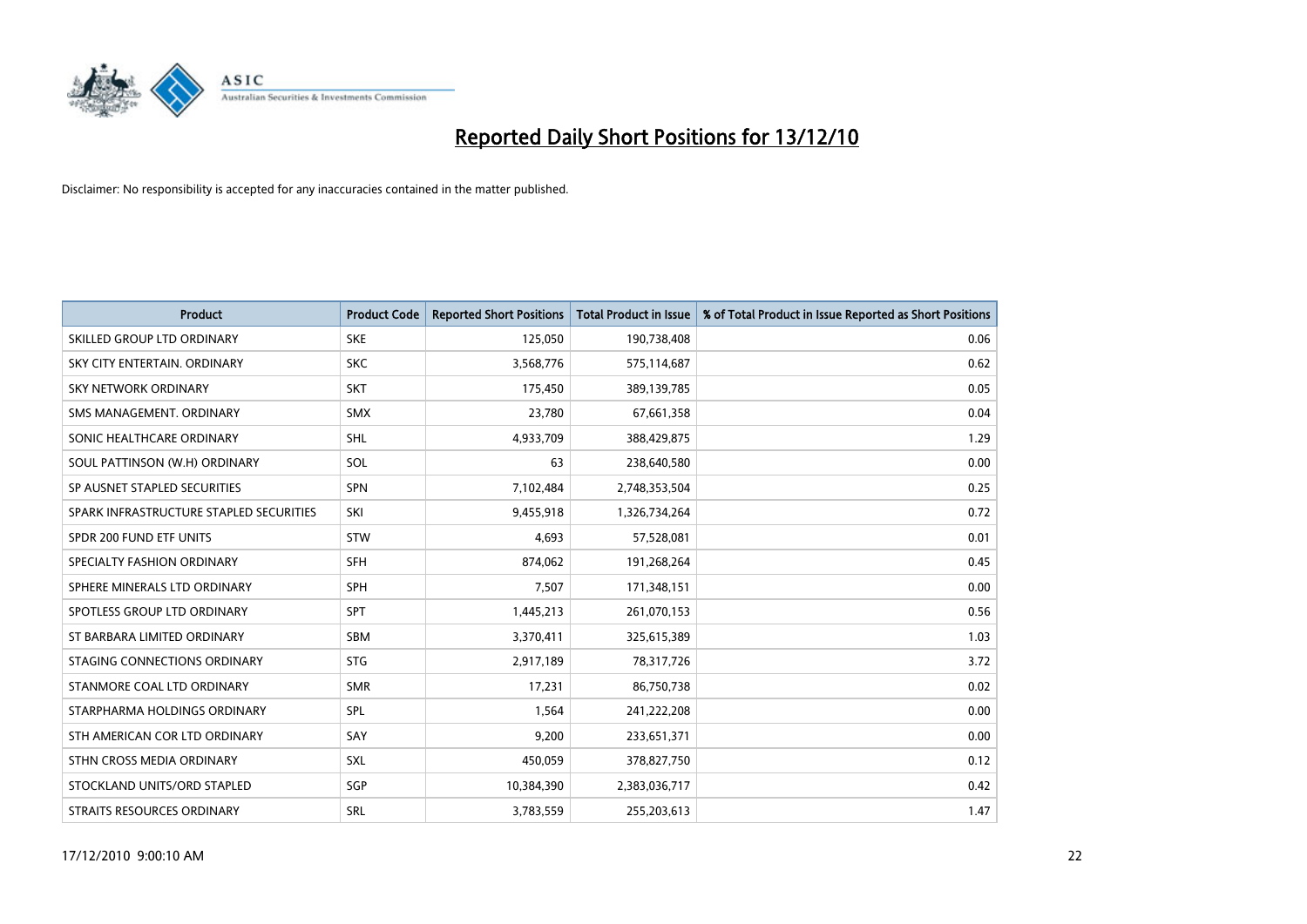

| Product                              | <b>Product Code</b> | <b>Reported Short Positions</b> | Total Product in Issue | % of Total Product in Issue Reported as Short Positions |
|--------------------------------------|---------------------|---------------------------------|------------------------|---------------------------------------------------------|
| <b>STW COMMUNICATIONS ORDINARY</b>   | SGN                 | 312,996                         | 364,310,964            | 0.09                                                    |
| SUNCORP-METWAY, ORDINARY             | <b>SUN</b>          | 5,555,127                       | 1,281,390,524          | 0.42                                                    |
| SUNDANCE RESOURCES ORDINARY          | <b>SDL</b>          | 12,641,292                      | 2,709,995,932          | 0.47                                                    |
| SUNLAND GROUP LTD ORDINARY           | <b>SDG</b>          | 52,805                          | 229,902,096            | 0.01                                                    |
| SUPER RET REP LTD ORDINARY           | <b>SUL</b>          | 89,832                          | 128,902,619            | 0.07                                                    |
| SWICK MINING ORDINARY                | <b>SWK</b>          | 1,548                           | 236,724,970            | 0.00                                                    |
| SYMEX HOLDINGS ORDINARY              | <b>SYM</b>          | 6,633                           | 125,037,628            | 0.01                                                    |
| TABCORP HOLDINGS LTD ORDINARY        | <b>TAH</b>          | 11,022,055                      | 684,918,140            | 1.61                                                    |
| TALENT2 INTERNATION ORDINARY         | <b>TWO</b>          | 7                               | 141,671,625            | 0.00                                                    |
| <b>TANAMI GOLD NL ORDINARY</b>       | <b>TAM</b>          | 39,718                          | 260,947,676            | 0.02                                                    |
| <b>TANGIERS PETROLEUM ORDINARY</b>   | <b>TPT</b>          | 150,000                         | 59,140,397             | 0.25                                                    |
| TAP OIL LIMITED ORDINARY             | <b>TAP</b>          | 100,836                         | 240,967,311            | 0.05                                                    |
| <b>TASSAL GROUP LIMITED ORDINARY</b> | <b>TGR</b>          | 168,735                         | 146,304,404            | 0.10                                                    |
| <b>TATTS GROUP LTD ORDINARY</b>      | <b>TTS</b>          | 5,168,866                       | 1,300,888,465          | 0.38                                                    |
| TELECOM CORPORATION ORDINARY         | <b>TEL</b>          | 13,941,509                      | 1,924,581,727          | 0.70                                                    |
| TELSTRA CORPORATION, ORDINARY        | <b>TLS</b>          | 9,615,513                       | 12,443,074,357         | 0.06                                                    |
| TEN NETWORK HOLDINGS ORDINARY        | <b>TEN</b>          | 15,976,772                      | 1,045,236,720          | 1.54                                                    |
| TERANGA GOLD CORP CDI 1:1            | <b>TGZ</b>          | 69,461                          | 163,777,979            | 0.04                                                    |
| TFS CORPORATION LTD ORDINARY         | <b>TFC</b>          | 63,054                          | 227,360,909            | 0.02                                                    |
| THE REJECT SHOP ORDINARY             | <b>TRS</b>          | 152,519                         | 26,033,570             | 0.60                                                    |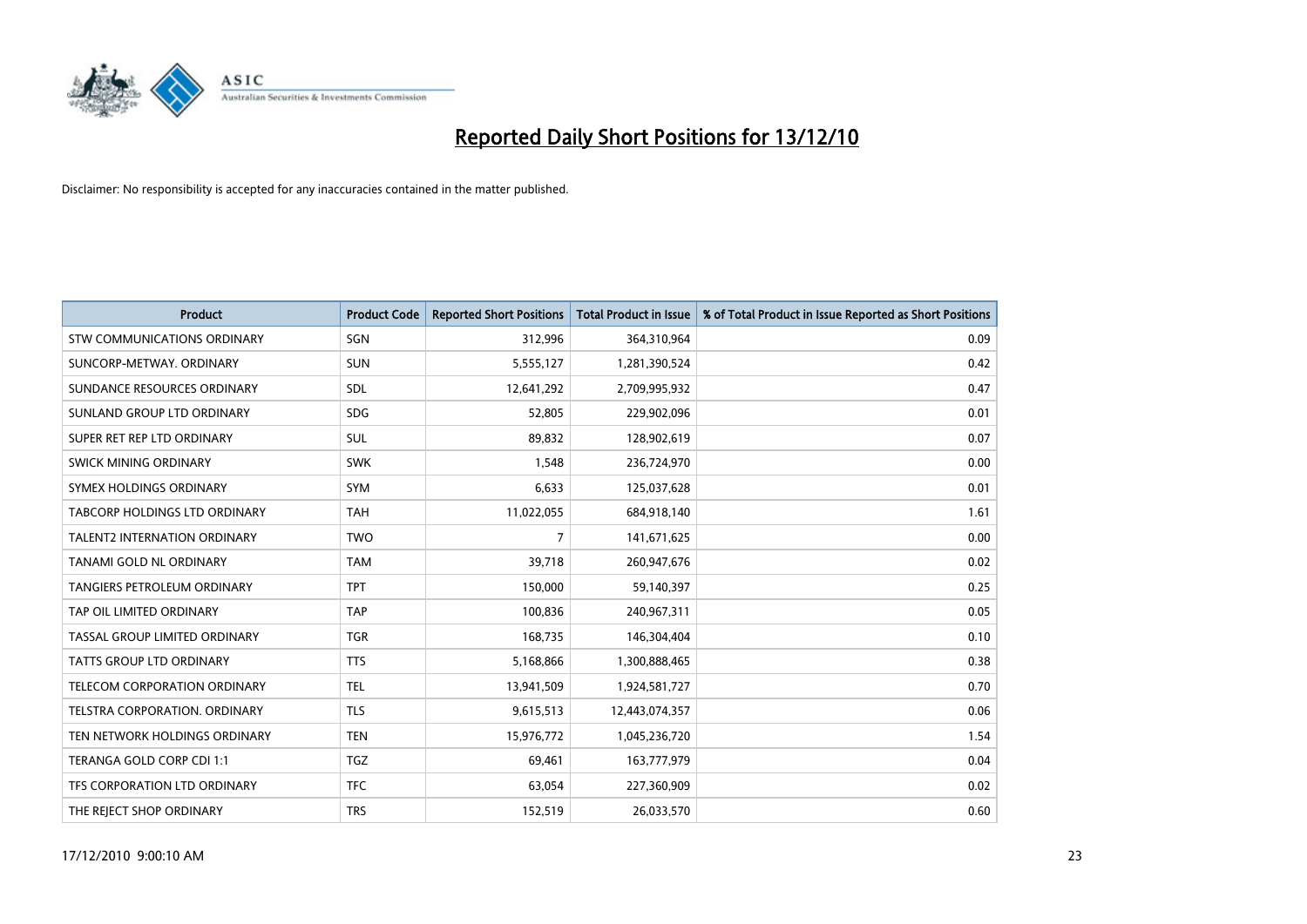

| <b>Product</b>                          | <b>Product Code</b> | <b>Reported Short Positions</b> | <b>Total Product in Issue</b> | % of Total Product in Issue Reported as Short Positions |
|-----------------------------------------|---------------------|---------------------------------|-------------------------------|---------------------------------------------------------|
| THOR MINING PLC CHESS DEPOSITARY        | <b>THR</b>          | 2,307                           | 288,754,017                   | 0.00                                                    |
| THORN GROUP LIMITED ORDINARY            | <b>TGA</b>          | 2,361                           | 129,459,770                   | 0.00                                                    |
| THUNDELARRA EXPLOR, ORDINARY            | <b>THX</b>          | 1,648                           | 153,412,482                   | 0.00                                                    |
| TIGER RESOURCES ORDINARY                | <b>TGS</b>          | 258,171                         | 596,873,151                   | 0.05                                                    |
| TIMBERCORP LIMITED ORDINARY             | <b>TIM</b>          | 90,074                          | 352,071,429                   | 0.02                                                    |
| <b>TISHMAN SPEYER UNITS</b>             | <b>TSO</b>          | 50,928                          | 338,440,904                   | 0.01                                                    |
| TNG LIMITED ORDINARY                    | <b>TNG</b>          | 4,321                           | 258,055,076                   | 0.00                                                    |
| TOLL HOLDINGS LTD ORDINARY              | <b>TOL</b>          | 11,437,812                      | 706,577,616                   | 1.61                                                    |
| TORO ENERGY LIMITED ORDINARY            | <b>TOE</b>          | 188,930                         | 964,936,676                   | 0.01                                                    |
| <b>TOWER AUSTRALIA ORDINARY</b>         | <b>TAL</b>          | 329,986                         | 415,928,881                   | 0.07                                                    |
| TOWER LIMITED ORDINARY                  | <b>TWR</b>          | 690,447                         | 260,631,787                   | 0.26                                                    |
| TOX FREE SOLUTIONS ORDINARY             | <b>TOX</b>          | 92,567                          | 91,855,500                    | 0.09                                                    |
| TPG TELECOM LIMITED ORDINARY            | <b>TPM</b>          | 3,287,569                       | 775,522,421                   | 0.41                                                    |
| TRANSFIELD SERV INFR STAPLED SECURITIES | <b>TSI</b>          | 250,785                         | 434,862,971                   | 0.06                                                    |
| <b>TRANSFIELD SERVICES ORDINARY</b>     | <b>TSE</b>          | 3,746,327                       | 441,350,229                   | 0.84                                                    |
| TRANSPACIFIC INDUST. ORDINARY           | <b>TPI</b>          | 11,273,441                      | 960,638,735                   | 1.15                                                    |
| TRANSURBAN GROUP TRIPLE STAPLED SEC.    | <b>TCL</b>          | 4,947,058                       | 1,441,290,633                 | 0.34                                                    |
| TRINITY GROUP STAPLED SECURITIES        | <b>TCO</b>          | 3,419                           | 231,701,539                   | 0.00                                                    |
| TROY RESOURCES NL ORDINARY              | <b>TRY</b>          | 64,694                          | 87,477,823                    | 0.07                                                    |
| UGL LIMITED ORDINARY                    | <b>UGL</b>          | 4,801,324                       | 166,028,705                   | 2.90                                                    |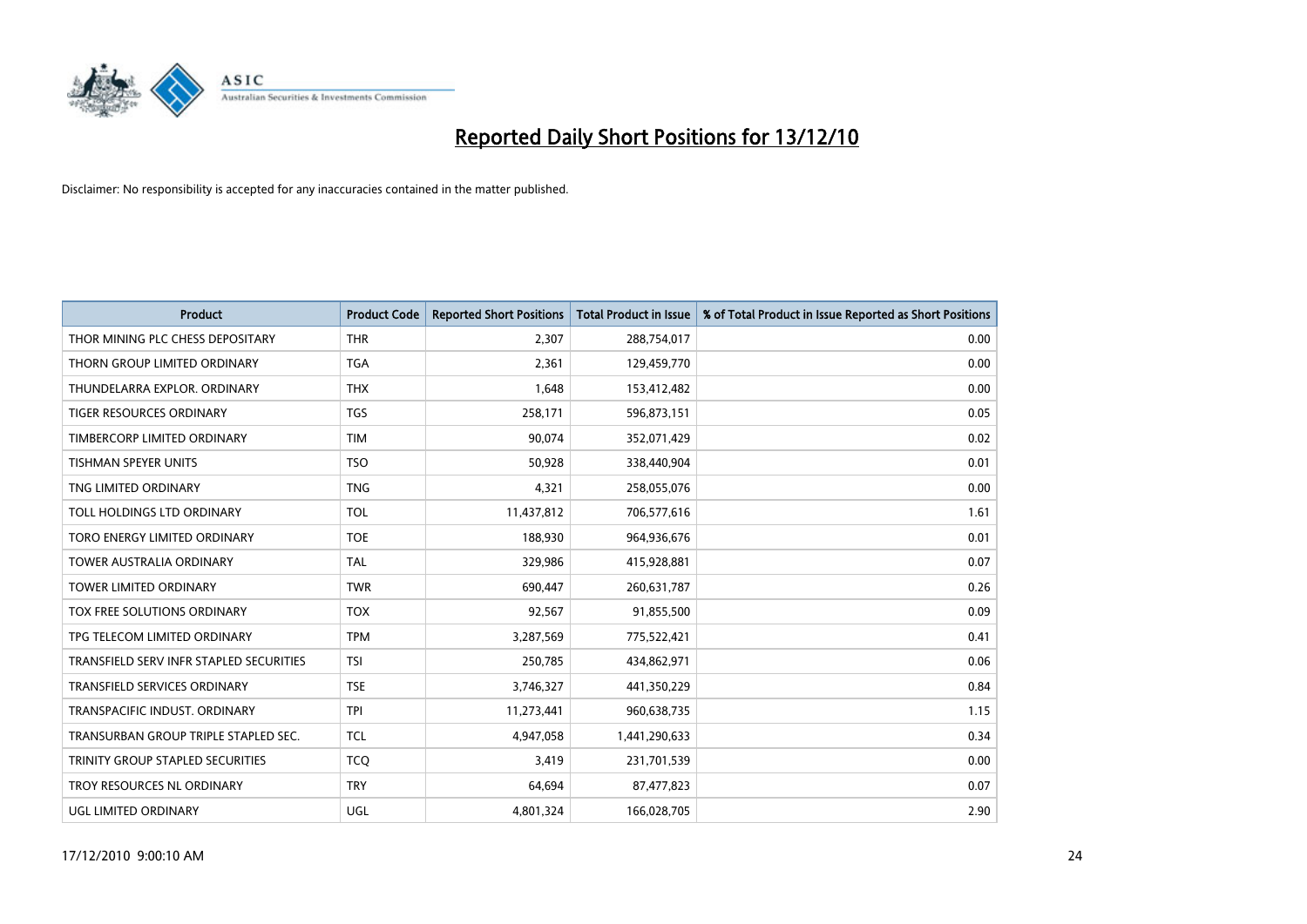

| <b>Product</b>                            | <b>Product Code</b> | <b>Reported Short Positions</b> | Total Product in Issue | % of Total Product in Issue Reported as Short Positions |
|-------------------------------------------|---------------------|---------------------------------|------------------------|---------------------------------------------------------|
| UNILIFE CORPORATION CDI US PROHIBITED     | <b>UNS</b>          | 135,485                         | 267,725,963            | 0.04                                                    |
| UXC LIMITED ORDINARY                      | <b>UXC</b>          | 14,271                          | 305,789,718            | 0.00                                                    |
| VALAD PROPERTY GROUP STAPLED US PROHIBIT. | <b>VPG</b>          | 3,865,136                       | 115,108,116            | 3.36                                                    |
| <b>VDM GROUP LIMITED ORDINARY</b>         | <b>VMG</b>          | 11,116                          | 193,127,749            | 0.01                                                    |
| <b>VENTURE MINERALS ORDINARY</b>          | <b>VMS</b>          | 6,500                           | 220,943,592            | 0.00                                                    |
| <b>VILLAGE ROADSHOW LTD ORDINARY</b>      | <b>VRL</b>          | 450                             | 151,668,100            | 0.00                                                    |
| <b>VIRGIN BLUE HOLDINGS ORDINARY</b>      | <b>VBA</b>          | 10,552,533                      | 2,209,126,568          | 0.48                                                    |
| <b>VISION GROUP HLDGS ORDINARY</b>        | <b>VGH</b>          | 78,000                          | 72,771,187             | 0.11                                                    |
| VITA GROUP LTD ORDINARY                   | <b>VTG</b>          | 75,190                          | 142,499,800            | 0.05                                                    |
| VITERRA INC CDI 1:1                       | <b>VTA</b>          | 4,177                           | 68,629,939             | 0.01                                                    |
| <b>WAREHOUSE GROUP ORDINARY</b>           | <b>WHS</b>          | 244,483                         | 311,195,868            | 0.08                                                    |
| <b>WATPAC LIMITED ORDINARY</b>            | <b>WTP</b>          | 57,497                          | 183,341,382            | 0.02                                                    |
| <b>WDS LIMITED ORDINARY</b>               | <b>WDS</b>          | 13,841                          | 143,107,458            | 0.01                                                    |
| <b>WEBIET LIMITED ORDINARY</b>            | <b>WEB</b>          | 101,539                         | 77,661,278             | 0.14                                                    |
| <b>WESFARMERS LIMITED ORDINARY</b>        | <b>WES</b>          | 20,012,059                      | 1,005,182,279          | 1.94                                                    |
| WESFARMERS LIMITED PARTIALLY PROTECTED    | WESN                | 1,419,368                       | 151,889,883            | 0.93                                                    |
| WEST AUSTRALIAN NEWS ORDINARY             | <b>WAN</b>          | 8,015,535                       | 219,668,970            | 3.66                                                    |
| WESTERN AREAS NL ORDINARY                 | <b>WSA</b>          | 7,261,824                       | 179,735,899            | 4.04                                                    |
| WESTERN DESERT RES. ORDINARY              | <b>WDR</b>          | 948                             | 154,684,108            | 0.00                                                    |
| WESTFIELD GROUP ORD/UNIT STAPLED DEF      | <b>WDCDA</b>        | 2,424,995                       | 2,307,773,663          | 0.08                                                    |